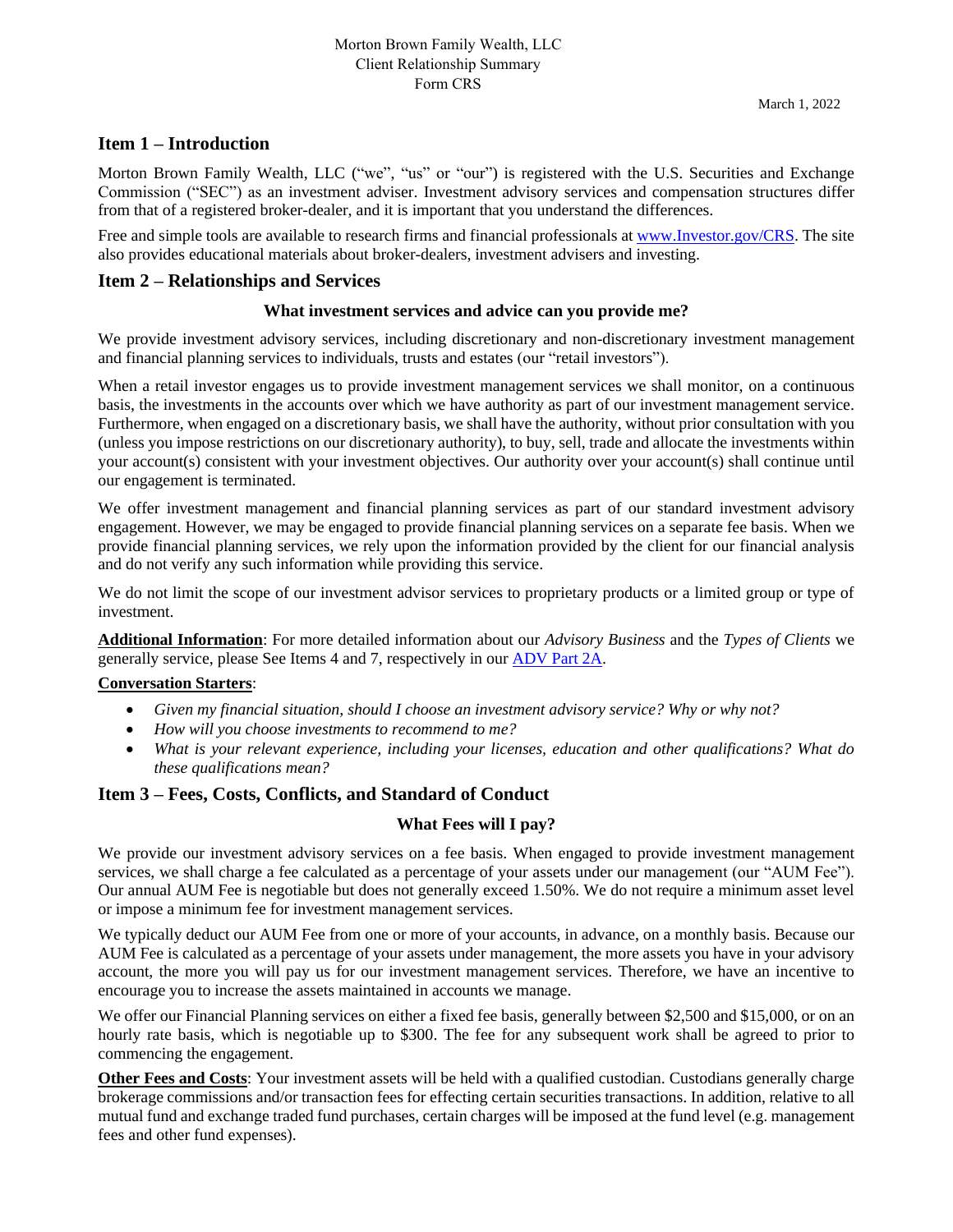You will pay fees and costs whether you make or lose money on your investments. Fees and costs will reduce any amount of money you make on your investments over time. Please make sure you understand what fees and costs you are paying.

**Additional Information**: For more detailed information about our fees and costs related to our management of your account, please See Item 5 in ou[r ADV Part 2A.](https://files.adviserinfo.sec.gov/IAPD/Content/Common/crd_iapd_Brochure.aspx?BRCHR_VRSN_ID=749698)

#### **Conversation Starter**:

• *Help me understand how these fees and costs might affect my investments. If I give you \$10,000 to invest, how much will go to fees and costs, and how much will be invested for me?*

#### **What are your legal obligations to me when acting as my investment adviser? How else does your firm make money and what conflicts of interest do you have?**

When we act as your investment adviser, we have to act in your best interest and not put our interest ahead of yours. At the same time, the way we make money creates some conflicts with your interests. You should understand and ask us about these conflicts because they can affect the investment advice we provide you. As an example, we may recommend a particular custodian to custody your assets, and we may receive support services and/or products from that same custodian, certain of which assist us to better monitor and service your account while a portion may be for the benefit of our firm.

#### **Conversation Starter**:

• *How might your conflicts of interest affect me, and how will you address them?*

**Additional Information**: For more detailed information about our conflicts of interest, please review our [ADV Part](https://files.adviserinfo.sec.gov/IAPD/Content/Common/crd_iapd_Brochure.aspx?BRCHR_VRSN_ID=749698)  [2A.](https://files.adviserinfo.sec.gov/IAPD/Content/Common/crd_iapd_Brochure.aspx?BRCHR_VRSN_ID=749698)

#### **How do your financial professionals make money?**

Our financial professionals are generally compensated on a salary basis. However, certain of our financial professionals, based upon their individual professional ability, may receive a performance bonus from time-to-time. You should discuss your financial professional's compensation directly with your financial professional.

#### **Item 4 – Disciplinary History**

#### **Do you or your financial professionals have legal or disciplinary history?**

No. We encourage you to visit [www.Investor.gov/CRS](http://www.investor.gov/CRS) to research our firm and our financial professionals.

Furthermore, we encourage you to ask your financial professional: *As a financial professional, do you have any disciplinary history? If so, for what type of conduct?*

#### **Item 5 – Additional Information**

Additional information about our firm is available on the SEC's website at [www.adviserinfo.sec.gov.](http://www.adviserinfo.sec.gov/) You may contact our Chief Compliance Officer at any time to request a current copy of your [ADV Part 2A](https://files.adviserinfo.sec.gov/IAPD/Content/Common/crd_iapd_Brochure.aspx?BRCHR_VRSN_ID=749698) or our *relationship summary*. Our Chief Compliance Officer Kathryn Brown may be reached by phone: (610)709-5072.

#### **Conversation Starters**:

- *Who is my primary contact person?*
- *Is he or she a representative of an investment adviser or broker-dealer?*
- *Who can I talk to if I have concerns about how this person is treating me?*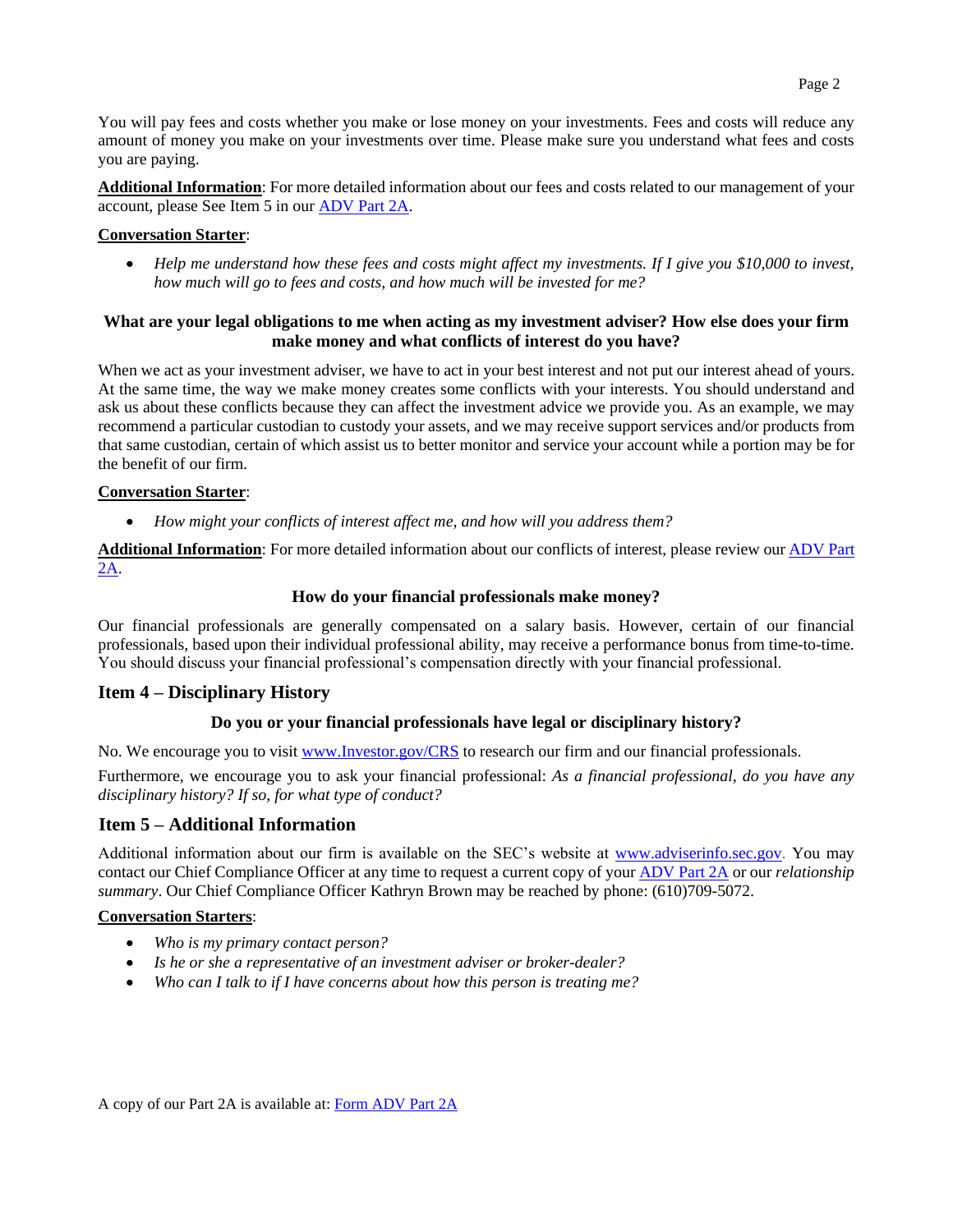# MORTON BROWN FAMILY WEALTH, LLC

# **ADV Part 2A - Disclosure Brochure Dated: March 1, 2022**

Contact: Kathryn M. Brown, Chief Compliance Officer 600 West Hamilton Street, Suite 300 Allentown, Pennsylvania, 18101

[www.mortonbrownfw.com](http://www.mortonbrownfw.com/)

#### CRD # 292278

**This brochure provides information about the qualifications and business practices of Morton Brown Family Wealth, LLC. If you have any questions about the contents of this brochure, please contact us at (610)709-5072 or at kbrown@mortonbrownfw.com. The information in this brochure has not been approved or verified by the United States Securities and Exchange Commission or by any state securities authority.**

**Additional information about Morton Brown Family Wealth, LLC also is available on the SEC's website at www.adviserinfo.sec.gov.**

**References herein to Morton Brown Family Wealth, LLC as a "registered investment adviser" or any reference to being "registered" does not imply a certain level of skill or training.**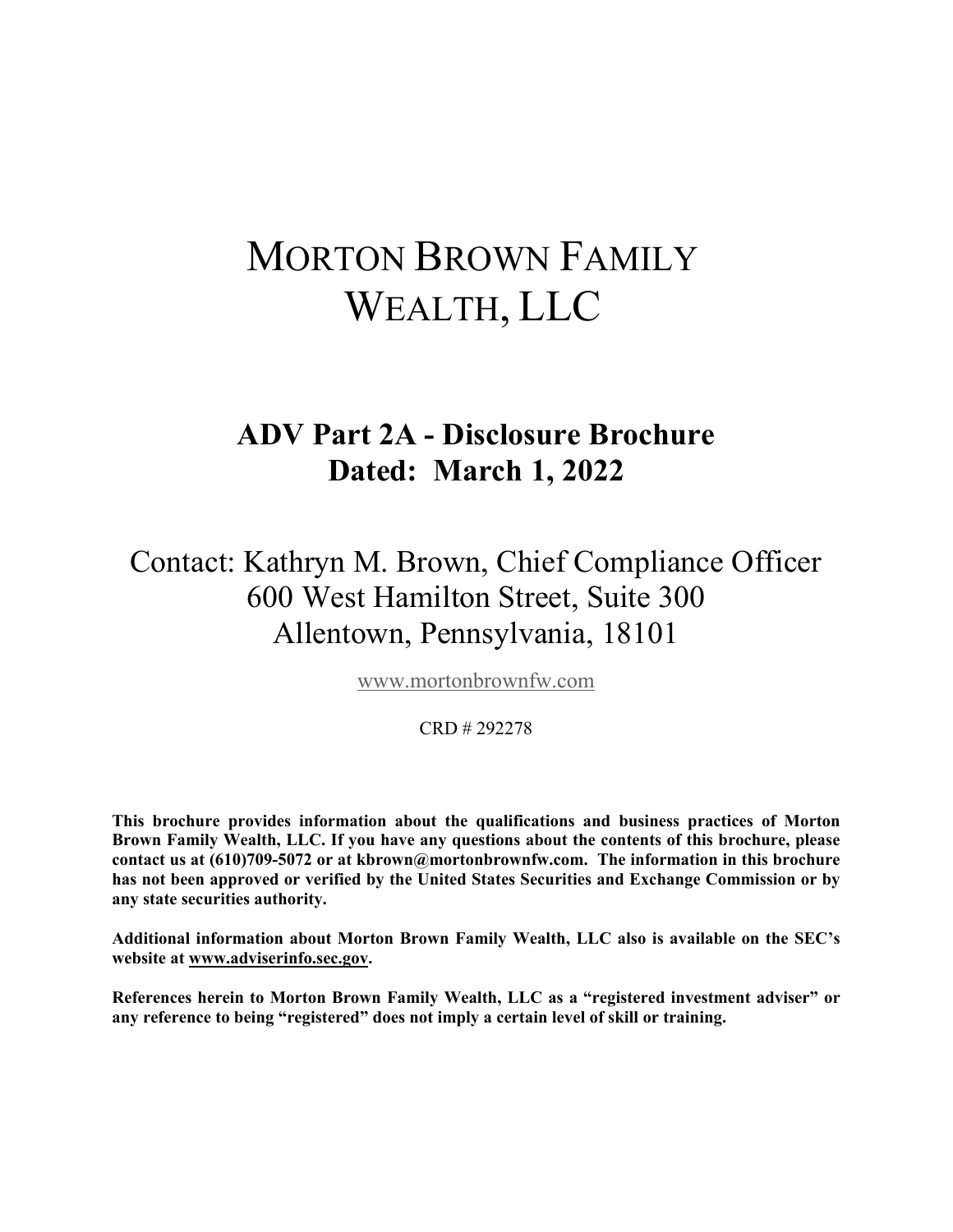#### <span id="page-3-0"></span>Item 2 **Material Changes**

There have been no material changes made to our Disclosure Brochure since our last annual amendment filing made on March 19, 2021.

#### <span id="page-3-1"></span>Item 3 **Table of Contents**

| Item 2    |                                                                                          |  |
|-----------|------------------------------------------------------------------------------------------|--|
| Item 3    |                                                                                          |  |
| Item 4    |                                                                                          |  |
| Item 5    |                                                                                          |  |
| Item 6    |                                                                                          |  |
| Item 7    |                                                                                          |  |
| Item 8    |                                                                                          |  |
| Item 9    |                                                                                          |  |
| Item 10   |                                                                                          |  |
| Item 11   | Code of Ethics, Participation or Interest in Client Transactions and Personal Trading 11 |  |
| Item 12   |                                                                                          |  |
| Item $13$ |                                                                                          |  |
| Item 14   |                                                                                          |  |
| Item $15$ |                                                                                          |  |
| Item $16$ |                                                                                          |  |
| Item 17   |                                                                                          |  |
| Item 18   |                                                                                          |  |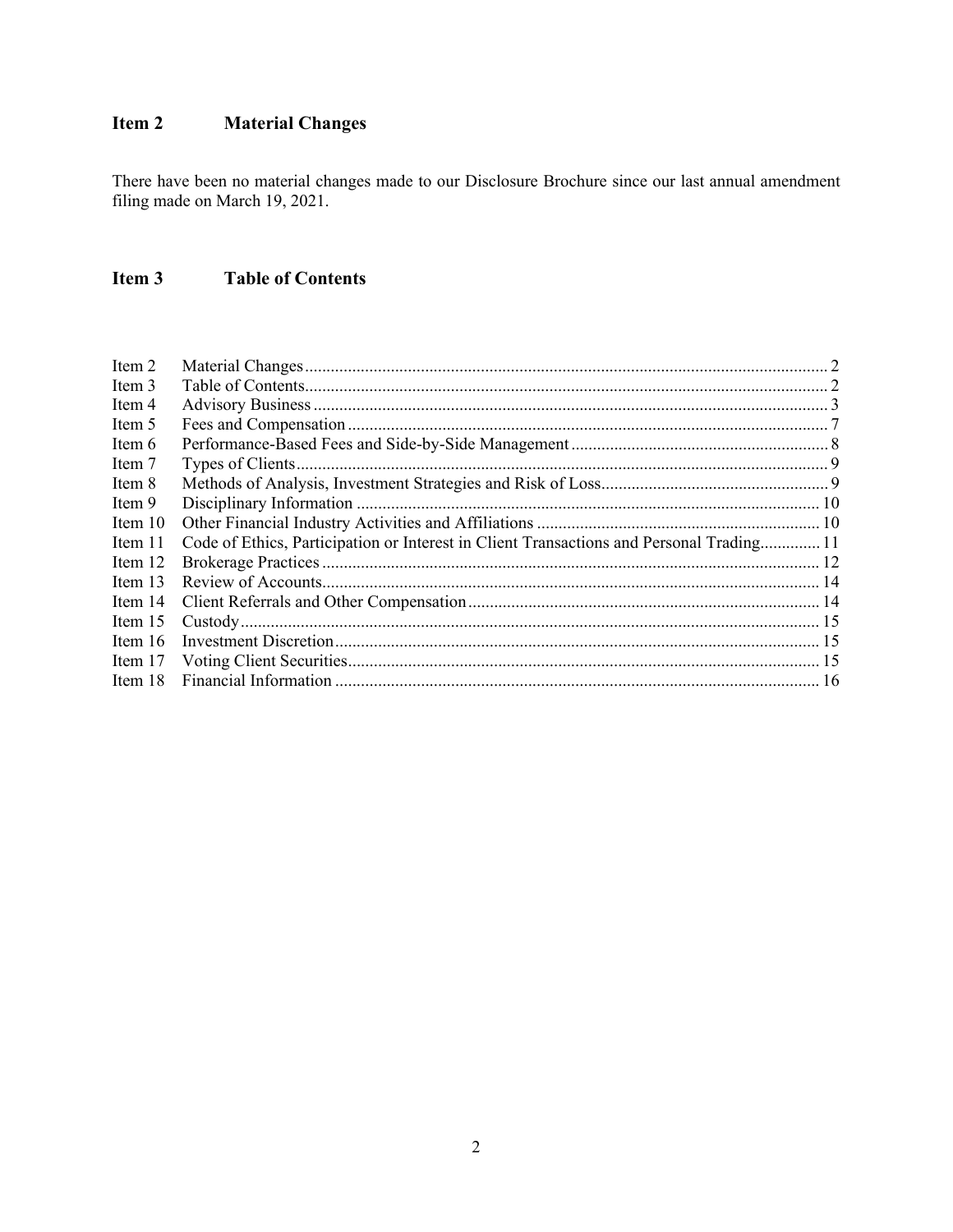#### <span id="page-4-0"></span>**Item 4 Advisory Business**

A. Morton Brown Family Wealth, LLC (the "Registrant") is a limited liability company formed in the state of Delaware in January 2018. The Registrant became registered as a registered investment advisor with the Securities and Exchange Commission in February 2018. The Registrant is principally owned by Kathryn M. Brown and Dennis Morton, Jr. Ms. Brown and Mr. Morton are the Registrant's Co-Managing Members.

B.

#### **INVESTMENT ADVISORY SERVICES**

The Registrant provides discretionary and non-discretionary investment advisory services on a *fee* basis. Registrant's annual investment advisory fee shall include investment advisory services, and, to the extent specifically requested by the client, financial planning and consulting services. In the event that the client requires extraordinary planning and/or consultation services (to be determined in the sole discretion of the Registrant), the Registrant may determine to charge for such additional services, the dollar amount of which shall be set forth in a separate written notice to the client.

The Registrant provides investment advisory services specific to the needs of each client. Before providing investment advisory services, an investment adviser representative will ascertain each client's investment objectives. Thereafter, the Registrant will recommend that the client allocate investment assets consistent with the designated investment objectives. The Registrant primarily recommends that clients allocate investment assets among various individual equity (stocks), debt (bonds) and fixed income securities, mutual funds and/or exchange traded funds ("ETFs") in accordance with the client's designated investment objective(s). Once allocated, the Registrant provides ongoing monitoring and review of account performance, asset allocation and client investment objectives.

#### **FINANCIAL PLANNING AND CONSULTING SERVICES (STAND-ALONE)**

The Registrant may provide financial planning and/or consulting services (including investment and non-investment related matters, including estate planning, insurance planning, etc.) on a stand-alone separate fee basis. The Registrant offers financial planning on a project and ongoing basis.

Prior to engaging the Registrant to provide planning or consulting services, clients are generally required to enter into a consulting agreement with Registrant setting forth the terms and conditions of the engagement (including termination), describing the scope of the services to be provided, and the portion of the fee that is due from the client prior to Registrant commencing services. If requested by the client, Registrant may recommend the services of other professionals for implementation purposes, including certain of the Registrant's representatives in their individual capacities as licensed insurance agents (See disclosure at Item 10.C below). The client is under no obligation to engage the services of any such recommended professional. The client retains absolute discretion over all such implementation decisions and is free to accept or reject any recommendation from the Registrant.

If the client engages any recommended unaffiliated professional, and a dispute arises thereafter relative to such engagement, the client agrees to seek recourse exclusively from and against the engaged professional. At all times, the engaged licensed professional(s)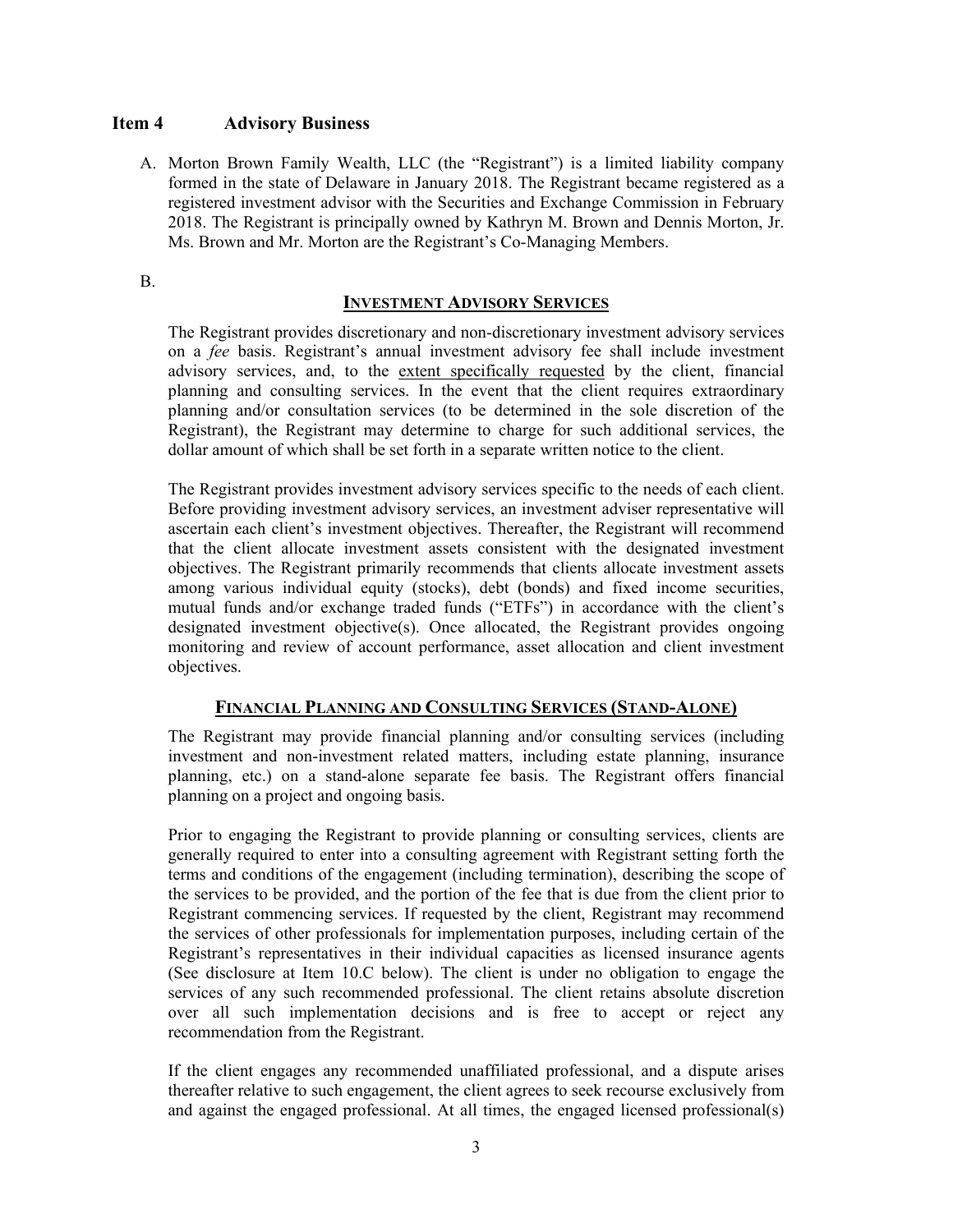(i.e., attorney, accountant, insurance agent, etc.), and not the Registrant, shall be responsible for the quality and competency of the services provided.

It remains the client's responsibility to promptly notify the Registrant if there is ever any change in their financial situation or investment objectives for the purpose of reviewing, evaluating or revising Registrant's previous recommendations and/or services.

#### **Miscellaneous**

**Limitations of Financial Planning and Non-Investment Consulting/Implementation Services**. As indicated above, to the extent requested by a client, Registrant will generally provide financial planning and related consulting services inclusive of its advisory fee as set forth at Item 5 below (exceptions may occur based upon assets under management, special projects, etc. for which the Registrant may charge a separate fee). However, neither the Registrant nor its investment adviser representatives assist clients with the implementation of any financial plan, unless they have agreed to do so in writing. The Registrant does not monitor a client's financial plan, and it is the client's responsibility to revisit the financial plan with the Registrant, if desired.

Furthermore, although the Registrant may provide recommendations regarding noninvestment related matters, such as estate planning, tax planning and insurance, the Registrant does not serve as an attorney or accountant, and no portion of its services should be construed as legal or accounting services. Accordingly, the Registrant does not prepare estate planning documents or tax returns.

To the extent requested by a client, the Registrant may recommend the services of other professionals for certain non-investment implementation purposes (i.e., attorneys, accountants, insurance, etc.), including certain of the Registrant's representatives in their individual capacities as licensed insurance agents (See disclosure at Item 10.C below). The client is under no obligation to engage the services of any such recommended professional. The client retains absolute discretion over all such implementation decisions and is free to accept or reject any recommendation from Registrant and/or its representatives.

If the client engages any recommended unaffiliated professional, and a dispute arises thereafter relative to such engagement, the client agrees to seek recourse exclusively from and against the engaged professional. At all times, the engaged licensed professional(s) (i.e., attorney, accountant, insurance agent, etc.), and not the Registrant, shall be responsible for the quality and competency of the services provided.

**Non-Discretionary Service Limitations**. Clients that determine to engage the Registrant on a non-discretionary investment advisory basis must be willing to accept that the Registrant cannot effect any account transactions without obtaining prior consent to any such transaction(s) from the client. Thus, in the event of a market correction during which the client is unavailable, the Registrant will be unable to effect any account transactions (as it would for its discretionary clients) without first obtaining the client's consent.

**Independent Managers**. Registrant may allocate (and/or recommend that the client allocate) a portion of a client's investment assets among unaffiliated independent investment managers ("Independent Manager(s)") in accordance with the client's designated investment objective(s). In such situations, the Independent Manager(s) will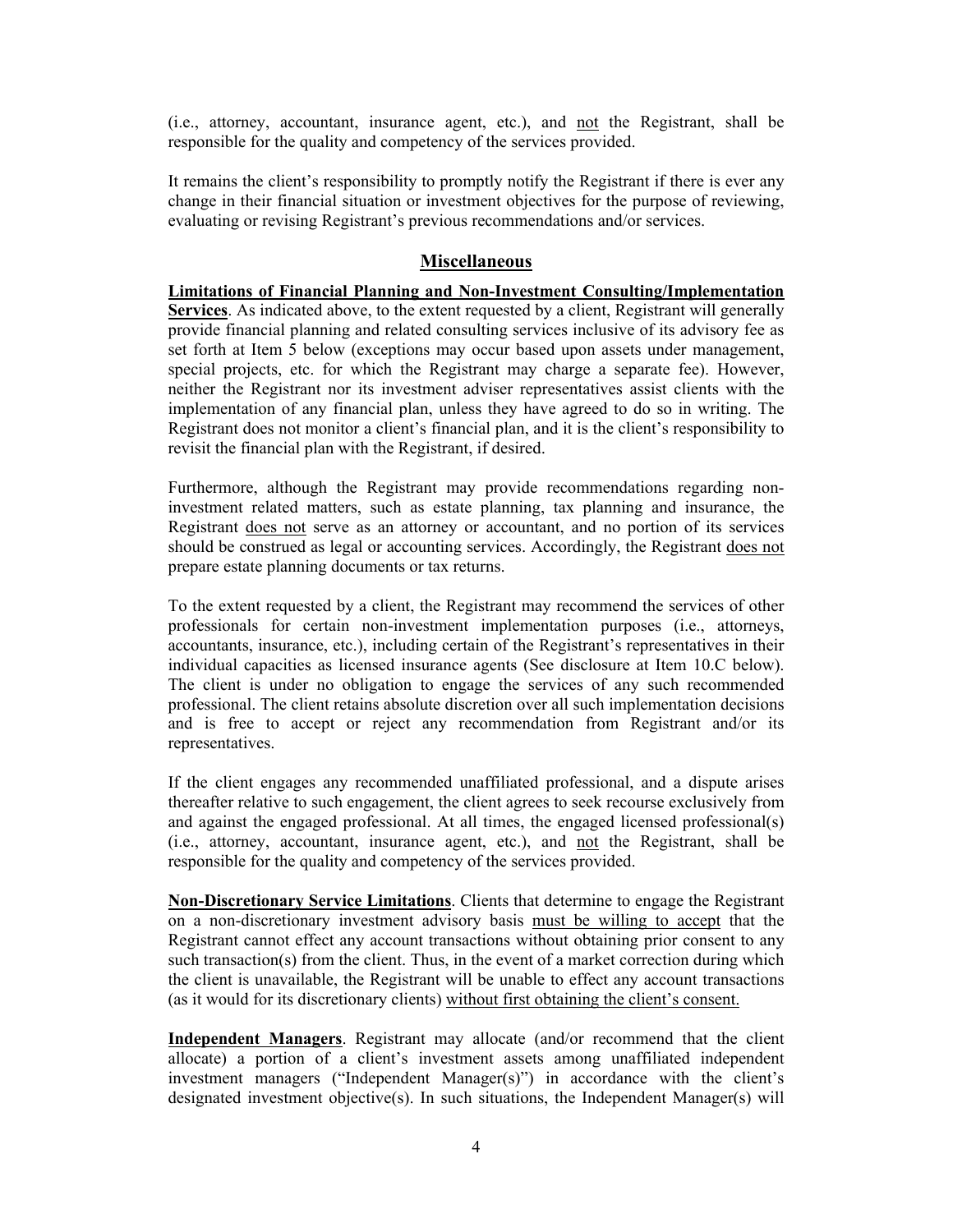have day-to- day responsibility for the active discretionary management of the allocated assets. Registrant will continue to render investment supervisory services to the client relative to the ongoing monitoring and review of account performance, asset allocation and client investment objectives.

The Registrant generally considers the following factors when recommending Independent Manager(s): the client's designated investment objective(s), management style, performance, reputation, financial strength, reporting, pricing, and research. The investment management fees charged by the designated Independent Manager(s) are exclusive of, and in addition to, Registrant's ongoing investment advisory fee, which will be disclosed to the client before entering into the Independent Manager engagement and/or subject to the terms and conditions of a separate agreement between the client and the Independent Manager(s).

**Use of Mutual and Exchange Traded Funds**: Most mutual funds and exchange traded funds are available directly to the public. Therefore, a prospective client can obtain many of the funds that may be utilized by Registrant independent of engaging Registrant as an investment advisor. However, if a prospective client determines to do so, he/she will not receive Registrant's initial and ongoing investment advisory services.

In addition to Registrant's investment advisory fee described below, and transaction and/or custodial fees discussed below, clients will also incur, relative to all mutual fund and exchange traded fund purchases, charges imposed at the fund level (e.g., management fees and other fund expenses).

**eMoney Advisor Platform**. Registrant may provide its clients with access to an online platform hosted by "eMoney Advisor" ("eMoney"). The eMoney platform allows a client to view their complete asset allocation, including those assets that Registrant does not manage (the "Excluded Assets"). Registrant does not provide investment management, monitoring, or implementation services for the Excluded Assets. Unless otherwise specifically agreed to, in writing, Registrant's service relative to the Excluded Assets is limited to reporting only. Therefore, Registrant shall not be responsible for the investment performance of the Excluded Assets. Rather, the client and/or their advisor(s) that maintain management authority for the Excluded Assets, and not Registrant, shall be exclusively responsible for such investment performance.

Without limiting the above, the Registrant shall not be responsible for any implementation error (timing, trading, etc.) relative to the Excluded Assets. The client may choose to engage Registrant to manage some or all of the Excluded Assets pursuant to the terms and conditions of an advisory agreement between Registrant and the client.

The eMoney platform also provides access to other types of information and applications including financial planning concepts and functionality, which should not, in any manner whatsoever, be construed as services, advice, or recommendations provided by Registrant. Finally, Registrant shall not be held responsible for any adverse results a client may experience if the client engages in financial planning or other functions available on the eMoney platform without Registrant's assistance or oversight.

**Portfolio Activity.** Registrant has a fiduciary duty to provide services consistent with the client's best interest. As part of its investment advisory services, Registrant will review client portfolios on an ongoing basis to determine if any changes are necessary based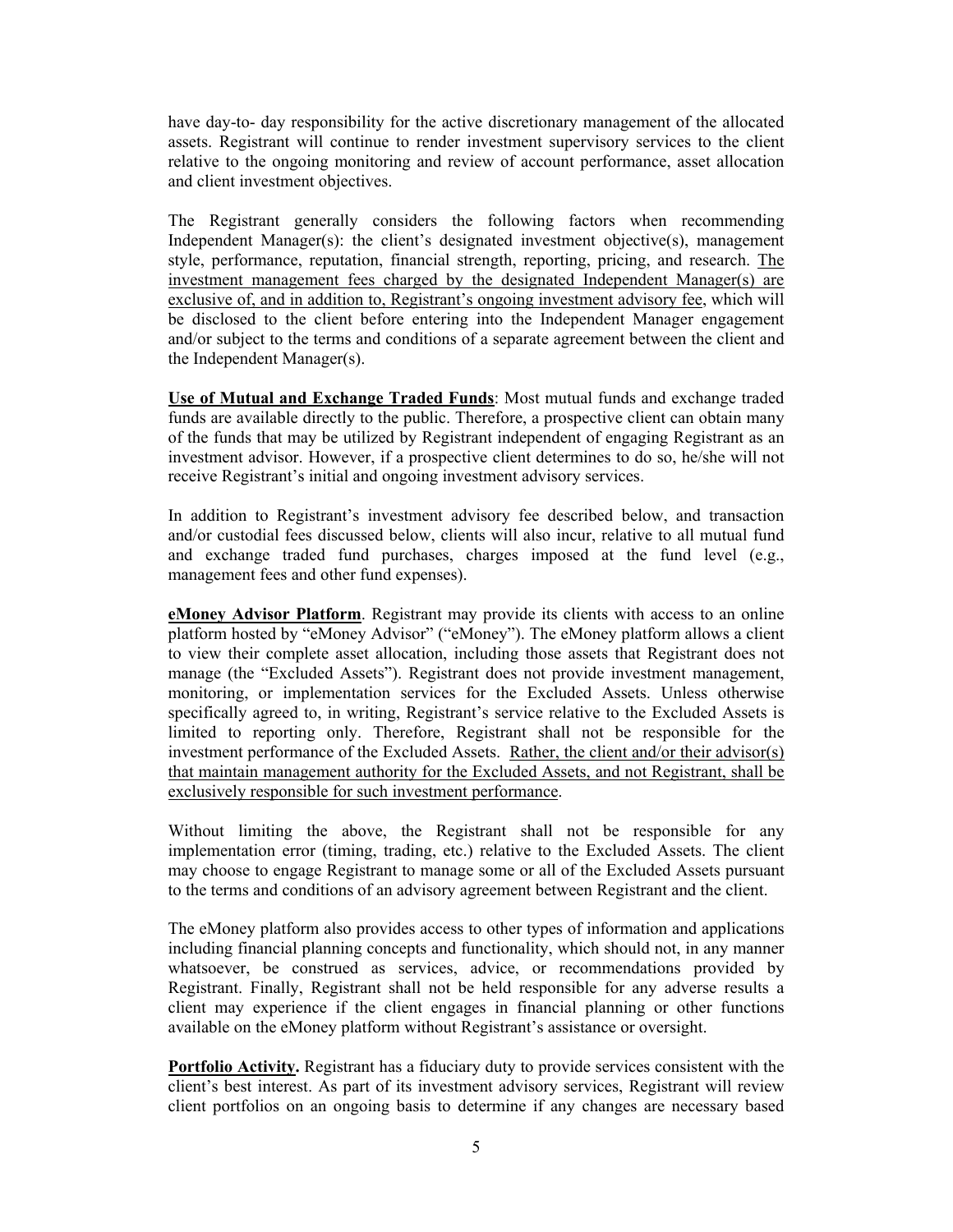upon various factors, including, but not limited to, investment performance, fund manager tenure, style drift, account additions/withdrawals, and/or a change in the client's investment objective. Based upon these factors, there may be extended periods of time when Registrant determines that changes to a client's portfolio are neither necessary nor prudent. Clients nonetheless remain subject to the fees described in Item 5 below during periods of account inactivity.

**Socially Responsible Investing Limitations**. Socially Responsible Investing involves the incorporation of Environmental, Social and Governance ("ESG") considerations into the investment due diligence process. There are potential limitations associated with allocating a portion of an investment portfolio in ESG securities (i.e., securities that have a mandate to avoid, when possible, investments in such products as alcohol, tobacco, firearms, oil drilling, gambling, etc.). The number of these securities may be limited when compared to those that do not maintain such a mandate. ESG securities could underperform broad market indices. Investors must accept these limitations, including potential for underperformance. Correspondingly, the number of ESG mutual funds and exchange traded funds are few when compared to those that do not maintain such a mandate. As with any type of investment (including any investment and/or investment strategies recommended and/or undertaken by Registrant), there can be no assurance that investment in ESG securities or funds will be profitable or prove successful.

**Cash Positions.** Registrant continues to treat cash as an asset class. As such, unless determined to the contrary by Registrant, all cash positions (money markets, etc.) shall continue to be included as part of assets under management for purposes of calculating Registrant's advisory fee. At any specific point in time, depending upon perceived or anticipated market conditions/events (there being no guarantee that such anticipated market conditions/events will occur), Registrant may maintain cash positions for defensive purposes. In addition, while assets are maintained in cash, such amounts could miss market advances. Depending upon current yields, at any point in time, Registrant's advisory fee could exceed the interest paid by the client's money market fund.

**Retirement Rollovers-Potential for Conflict of Interest**: A client or prospective client leaving an employer typically has four options regarding an existing retirement plan (and may engage in a combination of these options): (i) leave the money in the former employer's plan, if permitted, (ii) roll over the assets to the new employer's plan, if one is available and rollovers are permitted, (iii) roll over to an Individual Retirement Account ("IRA"), or (iv) cash out the account value (which could, depending upon the client's age, result in adverse tax consequences). If Registrant recommends that a client roll over their retirement plan assets into an account to be managed by Registrant, such a recommendation creates a conflict of interest if Registrant will earn new (or increase its current) compensation as a result of the rollover. If Registrant provides a recommendation as to whether a client should engage in a rollover or not, Registrant is acting as a fiduciary within the meaning of Title I of the Employee Retirement Income Security Act and/or the Internal Revenue Code, as applicable, which are laws governing retirement accounts. No client is under any obligation to roll over retirement plan assets to an account managed by Registrant.

**Client Obligations**. In performing its services, Registrant shall not be required to verify any information received from the client or from the client's other professionals and is expressly authorized to rely thereon. Moreover, each client is advised that it remains their responsibility to promptly notify the Registrant if there is ever any change in their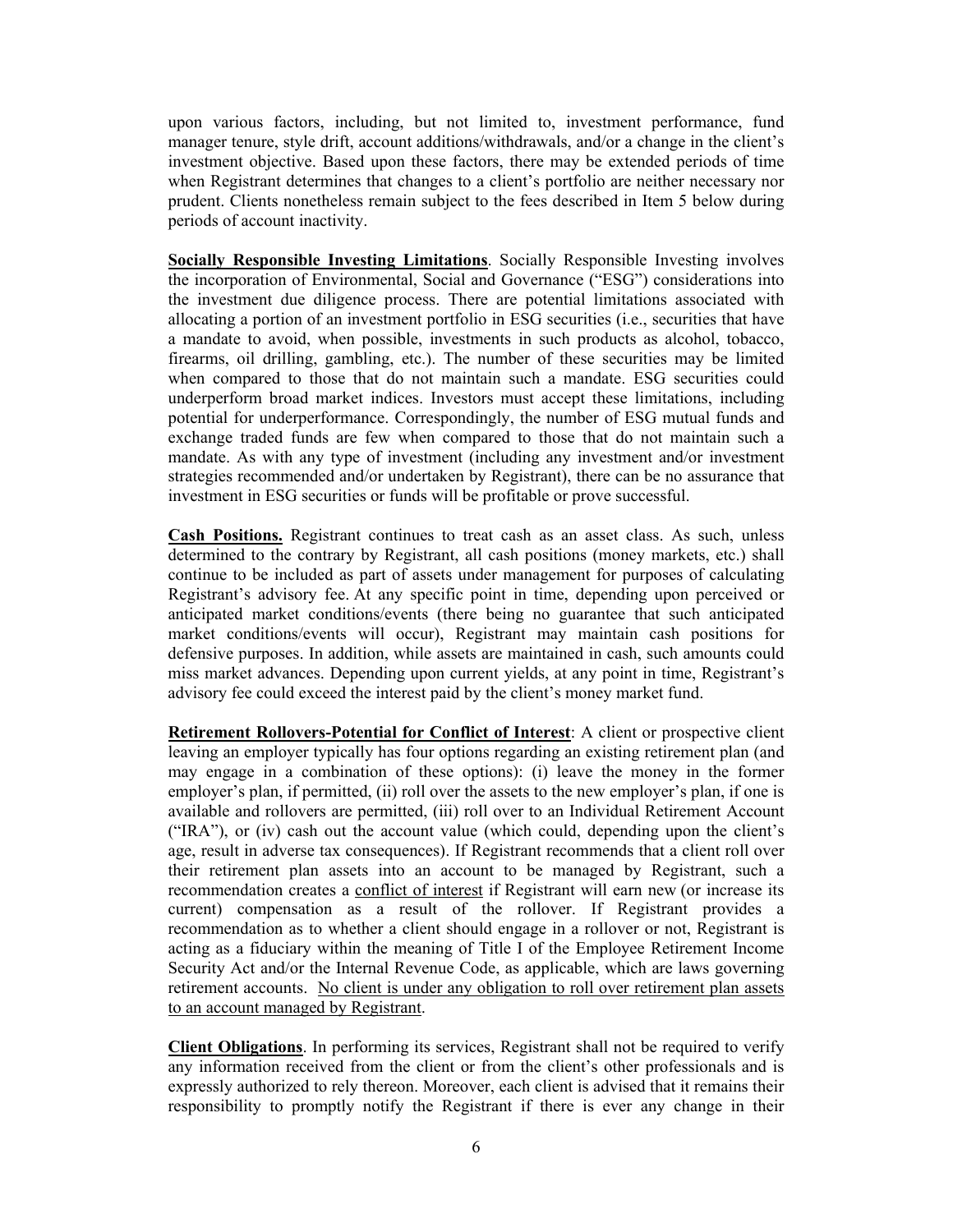financial situation or investment objectives for the purpose of reviewing, evaluating or revising Registrant's previous recommendations and/or services.

**Disclosure Statement**. A copy of the Registrant's written Brochure and Client Relationship Summary, as set forth on Part 2 of Form ADV and Form CRS respectively, shall be provided to each client prior to the execution of any advisory agreement.

- C. The Registrant shall provide investment advisory services specific to the needs of each client. Prior to providing investment advisory services, an investment adviser representative will ascertain each client's investment objective(s). Thereafter, the Registrant shall allocate and/or recommend that the client allocate investment assets consistent with the designated investment objective(s). The client may, at any time, impose reasonable restrictions, in writing, on the Registrant's services.
- D. The Registrant does not participate in a wrap fee program.
- E. As of December 31, 2021, the Registrant had \$251,655,802 in assets under management on a discretionary basis.

#### <span id="page-8-0"></span>**Item 5 Fees and Compensation**

A.

#### **INVESTMENT ADVISORY SERVICES**

The Registrant provides discretionary investment advisory services on a *fee* basis. The Registrant's annual investment advisory fee is based upon a percentage (%) of the market value of the client's assets placed under the Registrant's management. The Registrant's fee shall generally be between 0.50% and 1.50% of the client's assets under management.

The Registrant's investment advisory fee is negotiable at Registrant's discretion, depending upon objective and subjective factors including but not limited to: the amount of assets to be managed; portfolio composition; the scope and complexity of the engagement; the anticipated number of meetings and servicing needs; related accounts; future earning capacity; anticipated future additional assets; the professional(s) rendering the service(s); prior relationships with the Registrant and/or its representatives, and negotiations with the client. As a result of these factors, similarly situated clients could pay different fees, the services to be provided by the Registrant to any particular client could be available from other advisers at lower fees, and certain clients may have fees different than those specifically set forth above.

#### **FINANCIAL PLANNING AND CONSULTING SERVICES (STAND-ALONE)**

The Registrant provides financial planning and/or consulting services (including investment and non-investment related matters, including estate planning, insurance planning, etc.) on a stand-alone fee basis. The Registrant may be engaged on either a project or ongoing basis.

Registrant's planning and consulting fees are negotiable, but generally range from negotiable up to \$300 per hour, depending upon the level and scope of the service(s)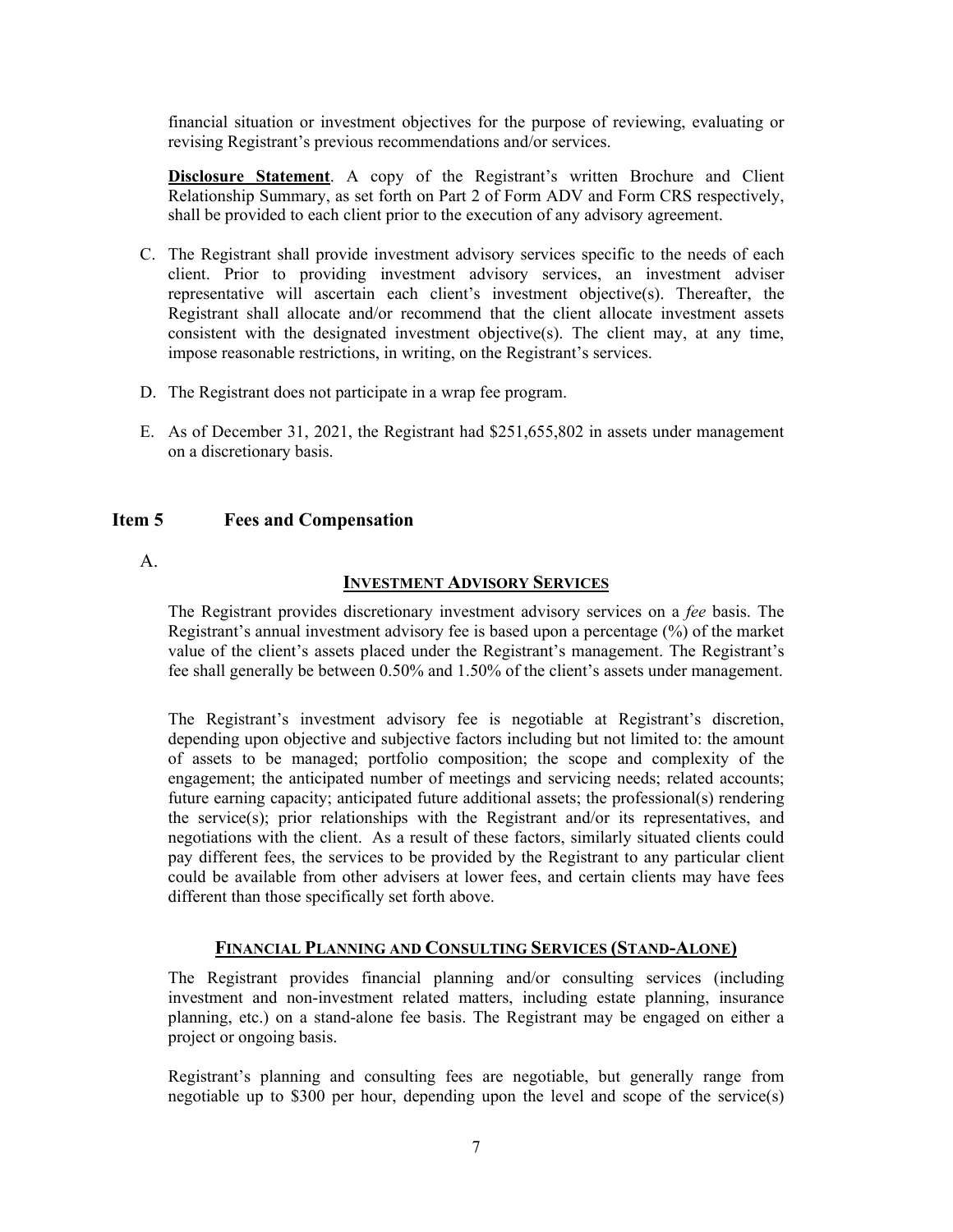required and the professional(s) rendering the service(s), when engaged on a project basis. When engaged on an ongoing basis, the Registrant shall charge a flat annual fee, generally ranging from \$2,500 up to \$15,000, which shall be paid monthly in advance.

- B. Clients may elect to have the Registrant's advisory fees deducted from their custodial account. Both Registrant's Agreement and the custodial/clearing agreement may authorize the custodian to debit the account for the amount of the Registrant's investment advisory fee and to directly remit that advisory fee to the Registrant in compliance with regulatory procedures. In the limited event that the Registrant bills the client directly, payment is due upon receipt of the Registrant's invoice. The Registrant shall deduct fees and/or bill clients monthly in advance, based upon the market value of the assets on the last business day of the previous month.
- C. As discussed below, unless the client directs otherwise or an individual client's circumstances require, Registrant shall generally recommend that Charles Schwab & Co. Inc. ("*Schwab")* serve as the broker-dealer/custodian for client investment management assets. Broker-dealers such as *Schwab* charge transaction fees for effecting certain securities transactions.

In addition to the Registrant's investment management fee and/or transaction fees, clients will also incur, relative to all mutual fund and exchange traded fund purchases, charges imposed at the fund level (e.g., management fees and other fund expenses). Clients engaging *Independent Managers* will incur additional investment advisory fees.

D. Registrant's annual investment advisory fee shall be prorated and paid monthly, in advance, based upon the market value of the assets on the last business day of the previous month. The Registrant shall make prorated fee adjustments for additions or withdrawals in excess of \$25,000 during the billing period. Adjustments will be carried over to the next billing period and will be either added or subtracted from the next billing period's fee.

With the exception of a financial planning engagement on a project basis, which may also automatically terminate upon the completion of the project, agreements between the Registrant and the client will continue in effect until terminated by either party by written notice in accordance with the terms of the Agreement. Upon termination, the Registrant shall refund the pro-rated portion of any advanced advisory fee paid to the Registrant based upon the number of days remaining in the billing month.

E. Neither the Registrant, nor its representatives accept compensation from the sale of securities or other investment products.

#### <span id="page-9-0"></span>**Item 6 Performance-Based Fees and Side-by-Side Management**

Neither the Registrant nor any supervised person of the Registrant accepts performancebased fees.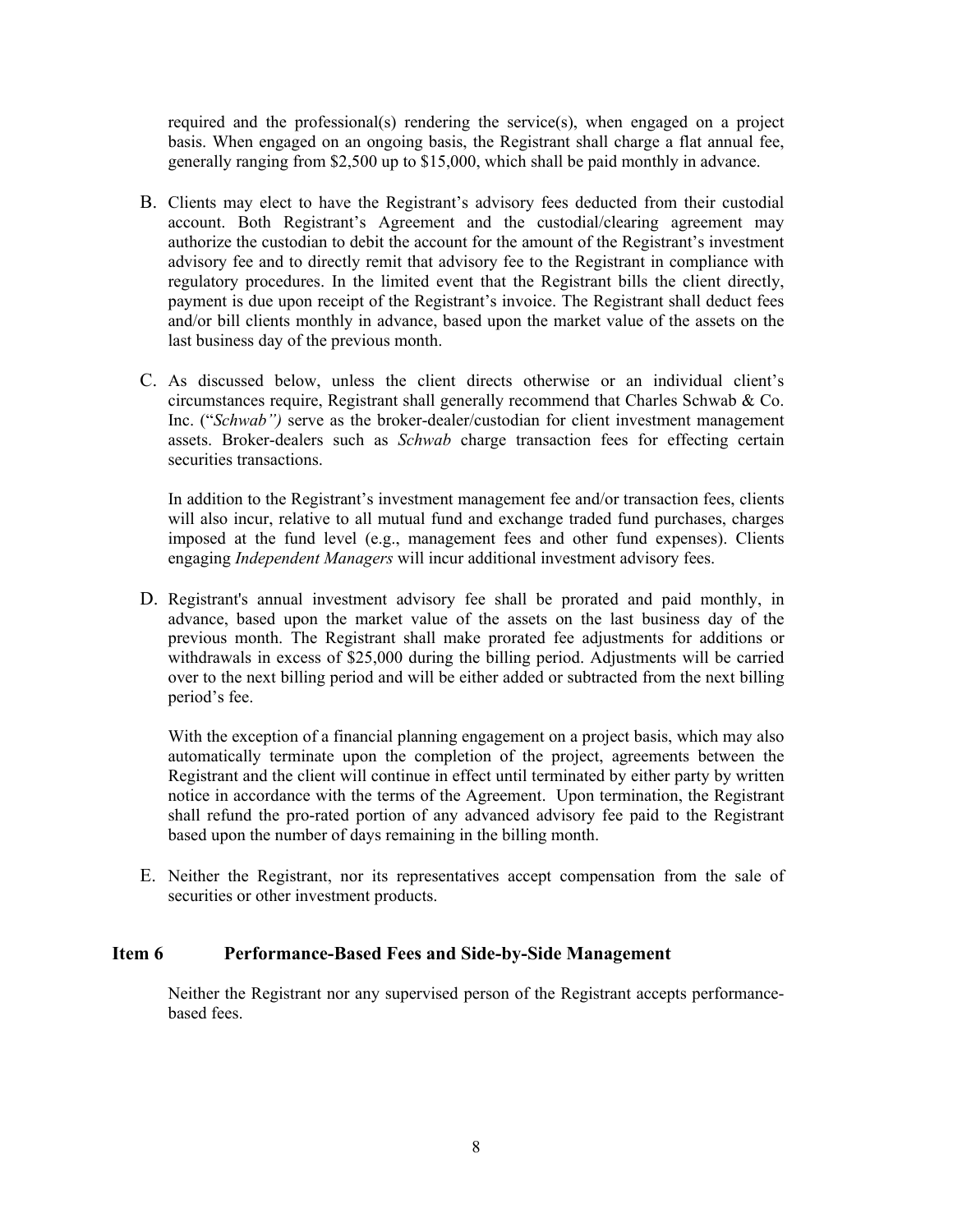#### <span id="page-10-0"></span>**Item 7 Types of Clients**

The Registrant's clients shall generally include individuals, business entities, and trusts, estates.

#### <span id="page-10-1"></span>**Item 8 Methods of Analysis, Investment Strategies and Risk of Loss**

- A. The Registrant may utilize the following methods of security analysis:
	- Fundamental (analysis performed on historical and present data, with the goal of making financial forecasts)

The Registrant may utilize the following investment strategies when implementing investment advice given to clients:

- Long Term Purchases (securities held at least a year)
- Short Term Purchases (securities sold within a year)

**Investment Risk**. Investing in securities involves risk of loss that clients should be prepared to bear. Different types of investments involve varying degrees of risk, and it should not be assumed that future performance of any specific investment or investment strategy (including the investments and/or investment strategies recommended or undertaken by the Registrant) will be profitable or equal any specific performance level(s).

Investors generally face the following types investment risks:

- Interest-rate Risk: Fluctuations in interest rates may cause investment prices to fluctuate. For example, when interest rates rise, yields on existing bonds become less attractive, causing their market values to decline.
- Market Risk: The price of a security, bond, or mutual fund may drop in reaction to tangible and intangible events and conditions. This type of risk may be caused by external factors independent of the fund's specific investments as well as due to the fund's specific investments. Additionally, each security's price will fluctuate based on market movement and emotion, which may, or may not be due to the security's operations or changes in its true value. For example, political, economic and social conditions may trigger market events which are temporarily negative, or temporarily positive.
- Inflation Risk: When any type of inflation is present, a dollar today will not buy as much as a dollar next year, because purchasing power is eroding at the rate of inflation.
- Reinvestment Risk: This is the risk that future proceeds from investments may have to be reinvested at a potentially lower rate of return (i.e. interest rate). This primarily relates to fixed income securities.
- Liquidity Risk: Liquidity is the ability to readily convert an investment into cash. Generally, assets are more liquid if many traders are interested in a standardized product. For example, Treasury Bills are highly liquid, while real estate properties are not.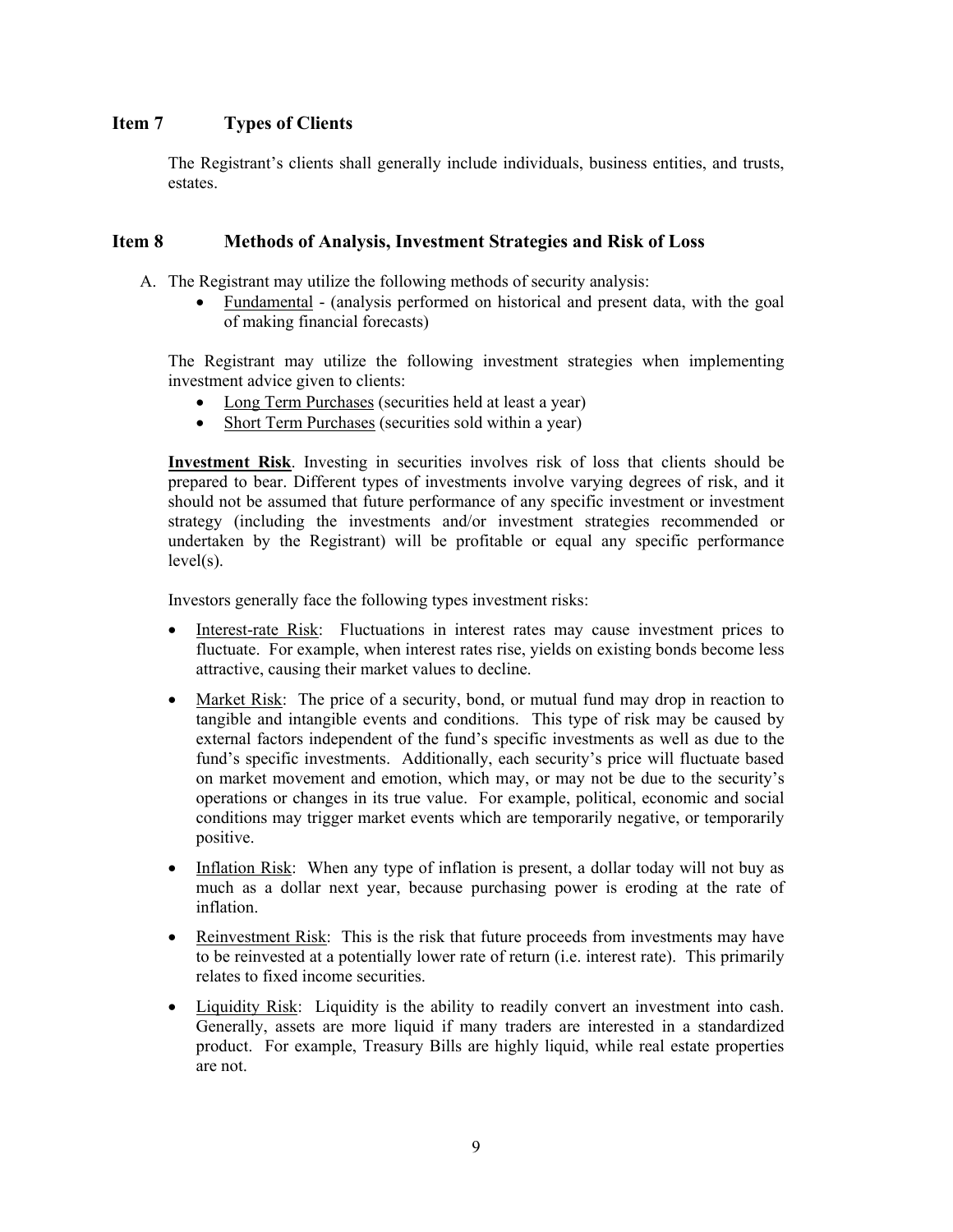- Financial Risk: Excessive borrowing to finance a business' operations increases the risk of profitability, because the company must meet the terms of its obligations in good times and bad. During periods of financial stress, the inability to meet loan obligations may result in bankruptcy and/or a declining market value.
- B. The Registrant's methods of analysis and investment strategies do not present any significant or unusual risks. However, every method of analysis has its own inherent risks. To perform an accurate market analysis the Registrant must have access to current/new market information. The Registrant has no control over the dissemination rate of market information; therefore, unbeknownst to the Registrant, certain analyses may be compiled with outdated market information, severely limiting the value of the Registrant's analysis. Furthermore, an accurate market analysis can only produce a forecast of the direction of market values. There can be no assurances that a forecasted change in market value will materialize into actionable and/or profitable investment opportunities.

The Registrant's primary investment strategies - Long Term Purchases and Short Term Purchases are fundamental investment strategies. However, every investment strategy has its own inherent risks and limitations. For example, longer term investment strategies require a longer investment time period to allow for the strategy to potentially develop. Shorter term investment strategies require a shorter investment time period to potentially develop but, as a result of more frequent trading, may incur higher transactional costs when compared to a longer term investment strategy.

C. Currently, the Registrant primarily recommends that clients allocate investment assets among various individual equity (stocks), debt (bonds) and fixed income securities, mutual funds and/or exchange traded funds ("ETFs") on a discretionary and/or nondiscretionary basis in accordance with the client's designated investment objective(s).

Transactions involve the risk of loss of capital and contain transaction costs associated with conducting trades and the settlement process as well as potential tax consequences. It is not the intent of the investment strategy or process to result in frequent trading of securities, however more frequent or shorter-term holding periods may occur if market conditions change quickly, or valuations are altered unexpectedly. A client's investment portfolio will fluctuate in value as market conditions change and the client could lose all or a portion of the value of the investment portfolio over short or long periods of time.

#### <span id="page-11-0"></span>**Item 9 Disciplinary Information**

The Registrant has not been the subject of any disciplinary actions.

#### <span id="page-11-1"></span>**Item 10 Other Financial Industry Activities and Affiliations**

- A. Neither the Registrant, nor its representatives, are registered or have an application pending to register, as a broker-dealer or a registered representative of a broker-dealer.
- B. Neither the Registrant, nor its representatives, are registered or have an application pending to register, as a futures commission merchant, commodity pool operator, a commodity trading advisor, or a representative of the foregoing.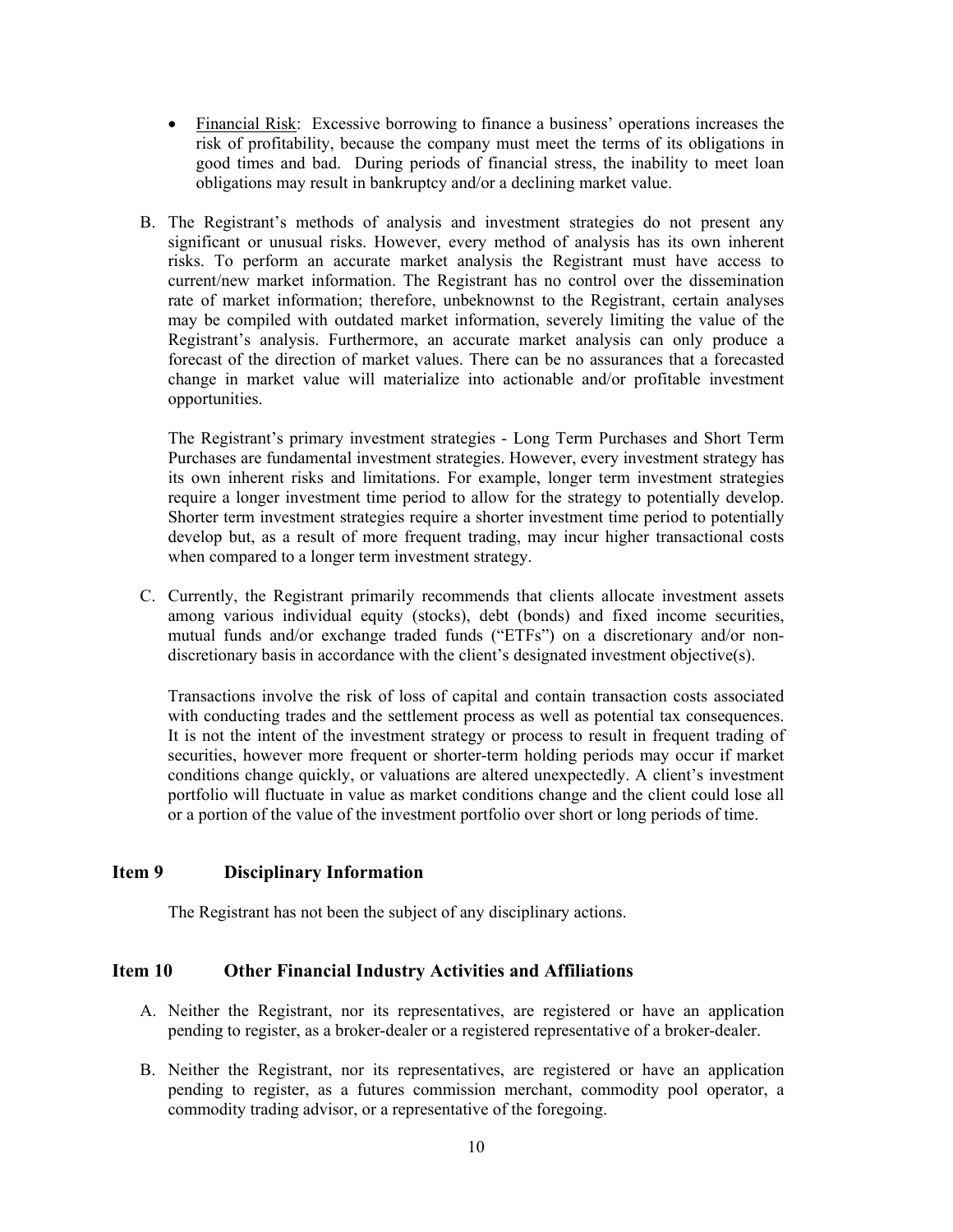C. **Licensed Insurance Agency/Agents**. The Registrant is separately licensed as an insurance agency. Furthermore, certain of the Registrant's representatives, in their individual capacities, are licensed insurance agents. The Registrant and/or its representatives may recommend the purchase of certain insurance-related products on a commission basis. As referenced in Item 4.B above, clients can engage certain of Registrant's representatives to purchase insurance products on a commission basis.

**Conflict of Interest**: The recommendation by representatives of the Registrant that a client purchase an insurance commission product presents a conflict of interest, as the receipt of commissions may provide an incentive to recommend investment products based on commissions to be received, rather than on a particular client's need. No client is under any obligation to purchase any commission products from representatives of the Registrant or through the Registrant in its capacity as a licensed insurance agency. Clients are reminded that they may purchase insurance products recommended by Registrant through other, non-affiliated insurance agencies and/or agents.

D. The Registrant does not receive, directly or indirectly, compensation from investment advisors that it recommends or selects for its clients.

#### <span id="page-12-0"></span>**Item 11 Code of Ethics, Participation or Interest in Client Transactions and Personal Trading**

A. The Registrant maintains an investment policy relative to personal securities transactions. This investment policy is part of Registrant's overall Code of Ethics, which serves to establish a standard of business conduct for all of Registrant's Representatives that is based upon fundamental principles of openness, integrity, honesty and trust, a copy of which is available upon request.

In accordance with Section 204A of the Investment Advisers Act of 1940, the Registrant also maintains and enforces written policies reasonably designed to prevent the misuse of material non-public information by the Registrant or any person associated with the Registrant.

- B. Neither the Registrant nor any related person of Registrant recommends, buys, or sells for client accounts, securities in which the Registrant or any related person of Registrant has a material financial interest.
- C. The Registrant and/or representatives of the Registrant *may* buy or sell securities that are also recommended to clients. This practice may create a situation where the Registrant and/or representatives of the Registrant are in a position to materially benefit from the sale or purchase of those securities. Therefore, this situation creates a conflict of interest. Practices such as "scalping" (i.e., a practice whereby the owner of shares of a security recommends that security for investment and then immediately sells it at a profit upon the rise in the market price which follows the recommendation) could take place if the Registrant did not have adequate policies in place to detect such activities. In addition, this requirement can help detect insider trading, "front-running" (i.e., personal trades executed prior to those of the Registrant's clients) and other potentially abusive practices.

The Registrant has a personal securities transaction policy in place to monitor the personal securities transactions and securities holdings of each of the Registrant's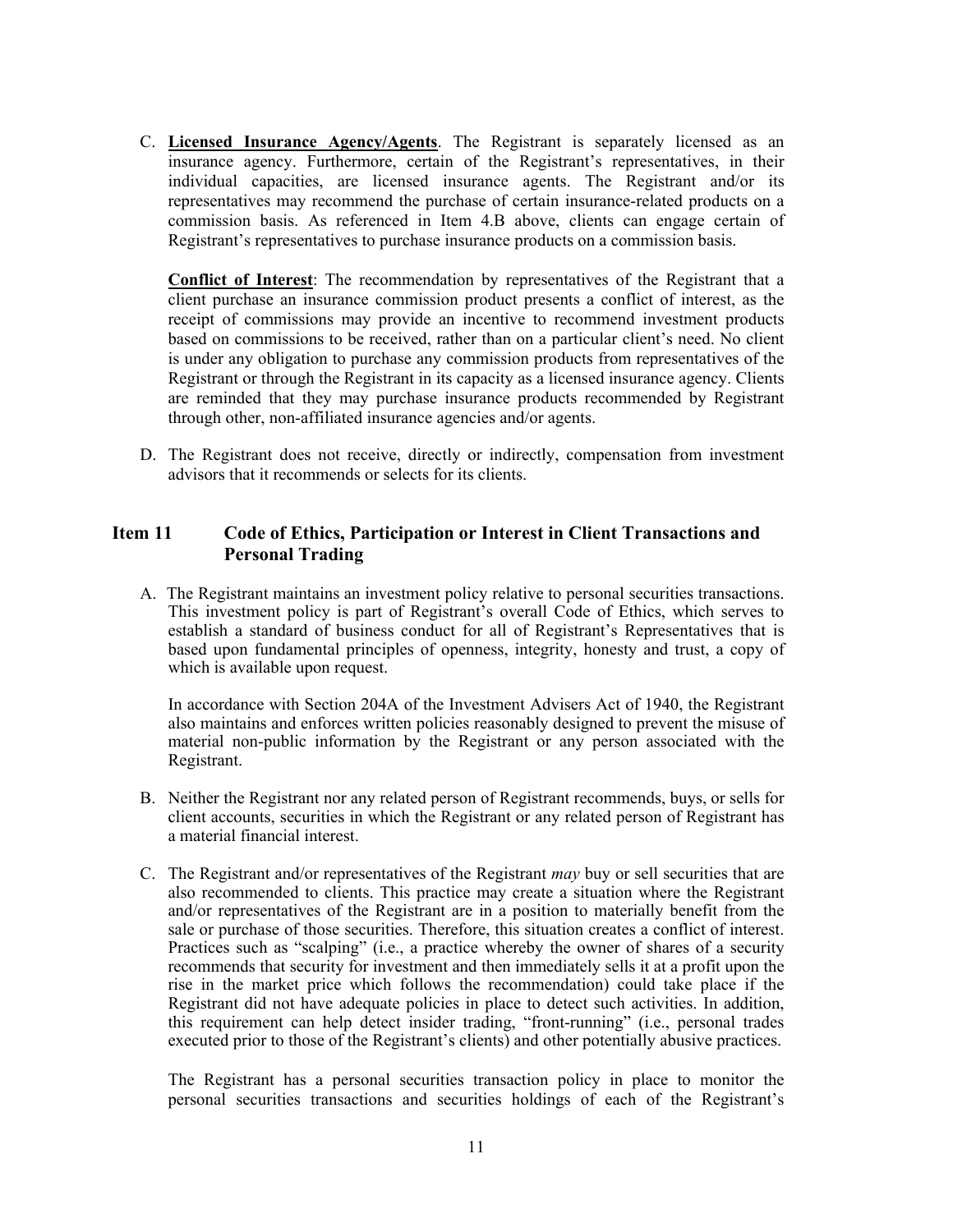"Access Persons". The Registrant's securities transaction policy requires that an Access Person of the Registrant must provide the Chief Compliance Officer or his/her designee with a written report of their current securities holdings within ten (10) days after becoming an Access Person. Additionally, each Access Person must provide the Chief Compliance Officer or his/her designee with a written report of the Access Person's current securities holdings at least once each twelve (12) month period thereafter on a date the Registrant selects; provided, however that at any time that the Registrant has only one Access Person, he or she shall not be required to submit any securities report described above.

D. The Registrant and/or representatives of the Registrant *may* buy or sell securities, at or around the same time as those securities are recommended to clients. This practice creates a situation where the Registrant and/or representatives of the Registrant are in a position to materially benefit from the sale or purchase of those securities. Therefore, this situation creates a conflict of interest. As indicated above in Item 11.C, the Registrant has a personal securities transaction policy in place to monitor the personal securities transaction and securities holdings of each of Registrant's Access Persons.

#### <span id="page-13-0"></span>**Item 12 Brokerage Practices**

A. In the event that the client requests that Registrant recommend a broker-dealer/custodian for execution and/or custodial services (exclusive of those clients that may direct Registrant to use a specific broker-dealer/custodian), Registrant generally recommends that investment management accounts be maintained at *Schwab*. Prior to engaging Registrant to provide investment management services, the client will be required to enter into a formal advisory agreement with the Registrant setting forth the terms and conditions under which Registrant shall manage the client's assets, and a separate custodial/clearing agreement with each designated broker-dealer/custodian.

Factors that Registrant considers in recommending *Schwab* (or any other brokerdealer/custodian to clients) include historical relationship with Registrant, financial strength, reputation, execution capabilities, pricing, research, and service. Although the commissions and/or transaction fees paid by Registrant's clients shall comply with Registrant's duty to seek best execution, a client may pay a commission that is higher than another qualified broker-dealer might charge to effect the same transaction where Registrant determines, in good faith, that the commission/transaction fee is reasonable. In seeking best execution, the determinative factor is not the lowest possible cost, but whether the transaction represents the best qualitative execution, taking into consideration the full range of a broker-dealer's services, including the value of research provided, execution capability, commission rates, and responsiveness. Accordingly, although Registrant will seek competitive rates, it may not necessarily obtain the lowest possible commission rates for client account transactions. The brokerage commissions or transaction fees charged by the designated broker-dealer/custodian are exclusive of, and in addition to, Registrant's investment management fee. Registrant's best execution responsibility is qualified if securities that it purchases for client accounts are mutual funds that trade at net asset value as determined at the daily market close.

1. Research and Additional Benefits

Although not a material consideration when determining whether to recommend that a client utilize the services of a particular broker-dealer/custodian, Registrant receives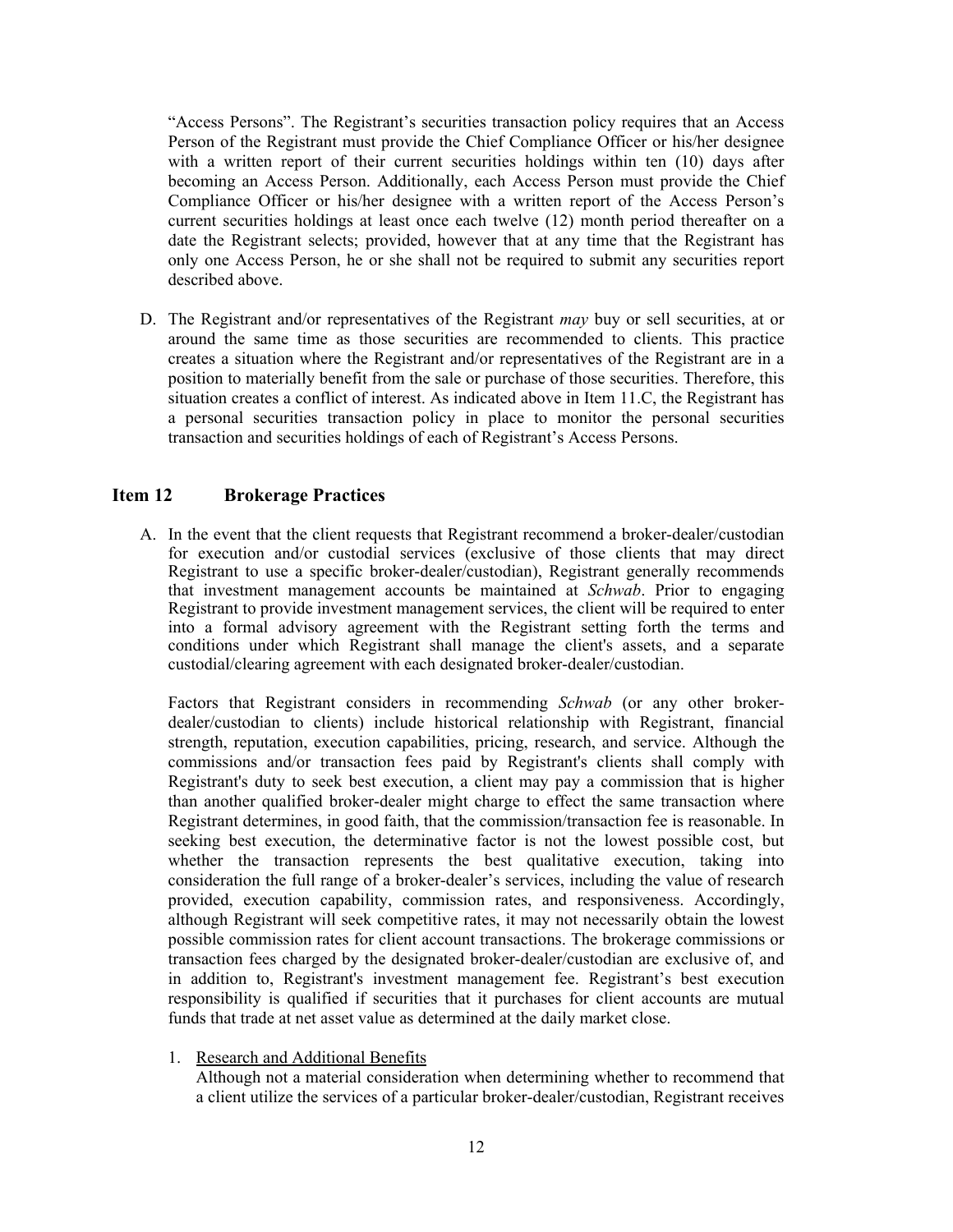from *Schwab* (or another broker-dealer/custodian, investment platform, unaffiliated investment manager, vendor, unaffiliated product/fund sponsor, or vendor) without cost (and/or at a discount) support services and/or products, certain of which assist Registrant to better monitor and service client accounts maintained at such institutions. Included within the support services that may be obtained by Registrant may be investment-related research, pricing information and market data, software and other technology that provide access to client account data, compliance and/or practice management-related publications, discounted or gratis consulting services, discounted and/or gratis attendance at conferences, meetings, and other educational and/or social events, marketing support, computer hardware and/or software and/or other products used by Registrant in furtherance of its investment advisory business operations.

As indicated above, certain of the support services and/or products received may assist Registrant in managing and administering client accounts. Others do not directly provide such assistance, but rather assist Registrant to manage and further develop its business enterprise.

There is no corresponding commitment made by Registrant to *Schwab* or any other entity to invest any specific amount or percentage of client assets in any specific mutual funds, securities or other investment products as a result of the above arrangement.

- 2. Registrant does not receive referrals from broker-dealers.
- 3. Registrant does not generally accept directed brokerage arrangements (when a client requires that account transactions be effected through a specific broker-dealer). In such client directed arrangements, the client will negotiate terms and arrangements for their account with that broker-dealer, and Registrant will not seek better execution services or prices from other broker-dealers or be able to "batch" the client's transactions for execution through other broker-dealers with orders for other accounts managed by Registrant. As a result, client may pay higher commissions or other transaction costs or greater spreads, or receive less favorable net prices, on transactions for the account than would otherwise be the case.

In the event that the client directs Registrant to effect securities transactions for the client's accounts through a specific broker-dealer, the client correspondingly acknowledges that such direction may cause the accounts to incur higher commissions or transaction costs than the accounts would otherwise incur had the client determined to effect account transactions through alternative clearing arrangements that may be available through Registrant. Higher transaction costs adversely impact account performance.

Transactions for directed accounts will generally be executed following the execution of portfolio transactions for non-directed accounts.

B. To the extent that the Registrant provides investment management services to its clients, the transactions for each client account generally will be effected independently, unless the Registrant decides to purchase or sell the same securities for several clients at approximately the same time. The Registrant may (but is not obligated to) combine or "bunch" such orders to seek best execution, to negotiate more favorable commission rates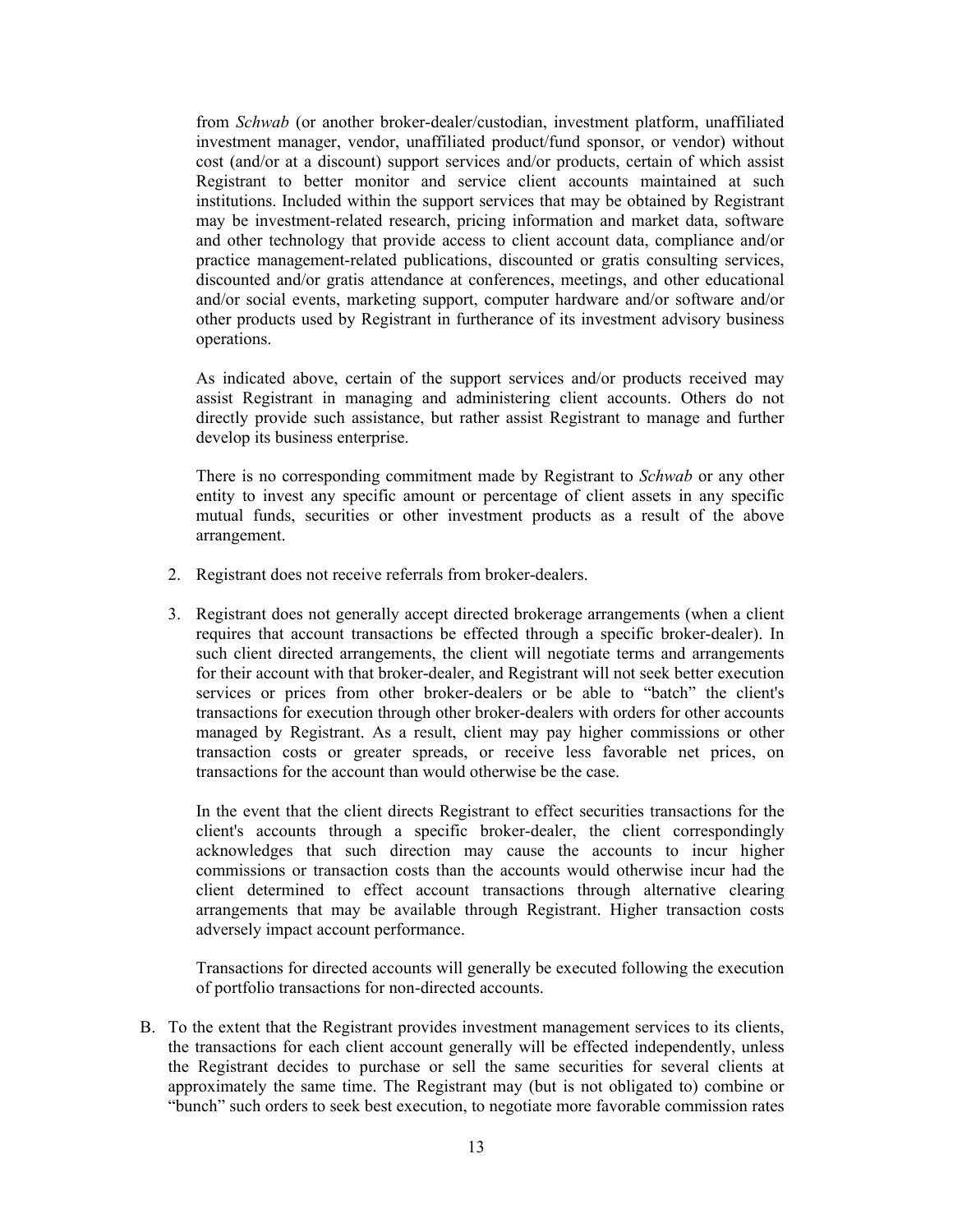or to allocate equitably among the Registrant's clients differences in prices and commissions or other transaction costs that might have been obtained had such orders been placed independently. Under this procedure, transactions will be averaged as to price and will be allocated among clients in proportion to the purchase and sale orders placed for each client account on any given day. The Registrant shall not receive any additional compensation or remuneration as a result of such aggregation.

#### <span id="page-15-0"></span>**Item 13 Review of Accounts**

- A. For those clients to whom Registrant provides investment supervisory services, account reviews are conducted on an ongoing basis by the Registrant's Co-Managing Members and/or representatives. All investment supervisory clients are advised that it remains their responsibility to advise the Registrant of any changes in their investment objectives and/or financial situation. All clients (in person or via telephone) are encouraged to review financial planning issues (to the extent applicable), investment objectives and account performance with the Registrant on an annual basis.
- B. The Registrant may conduct account reviews on an other-than-periodic basis upon the occurrence of a triggering event, such as a change in client investment objectives and/or financial situation, market corrections and client request.
- C. Clients are provided, at least quarterly, with written transaction confirmation notices and regular written summary account statements directly from the broker-dealer/custodian and/or program sponsor for the client accounts. The Registrant may also provide a written periodic report summarizing account activity and performance.

#### <span id="page-15-1"></span>**Item 14 Client Referrals and Other Compensation**

A. As referenced in Item 12.A.1 above, the Registrant receives an economic benefit from broker-dealers. The Registrant, without cost (and/or at a discount), receives support services and/or products from broker-dealers.

There is no corresponding commitment made by the Registrant to a broker-dealer or any other entity to invest any specific amount or percentage of client assets in any specific mutual funds, securities or other investment products as a result of the above arrangement.

#### **The Registrant's Chief Compliance Officer**, **Kathryn Brown, remains available to address any questions that a client or prospective client may have regarding the above arrangement and any corresponding conflict of interest.**

B. If a client is introduced to Registrant by either an unaffiliated or an affiliated solicitor, Registrant may pay that solicitor a referral fee in accordance with the requirements of the Investment Advisers Act of 1940, and any corresponding state securities law requirements. Any such referral fee shall be paid solely from Registrant's investment management fee and shall not result in any additional charge to the client. If the client is introduced to Registrant by an unaffiliated solicitor, the solicitor, at the time of the solicitation, shall disclose the nature of his/her/its solicitor relationship, and shall provide each prospective client with a copy of Registrant's written Brochure, together with a copy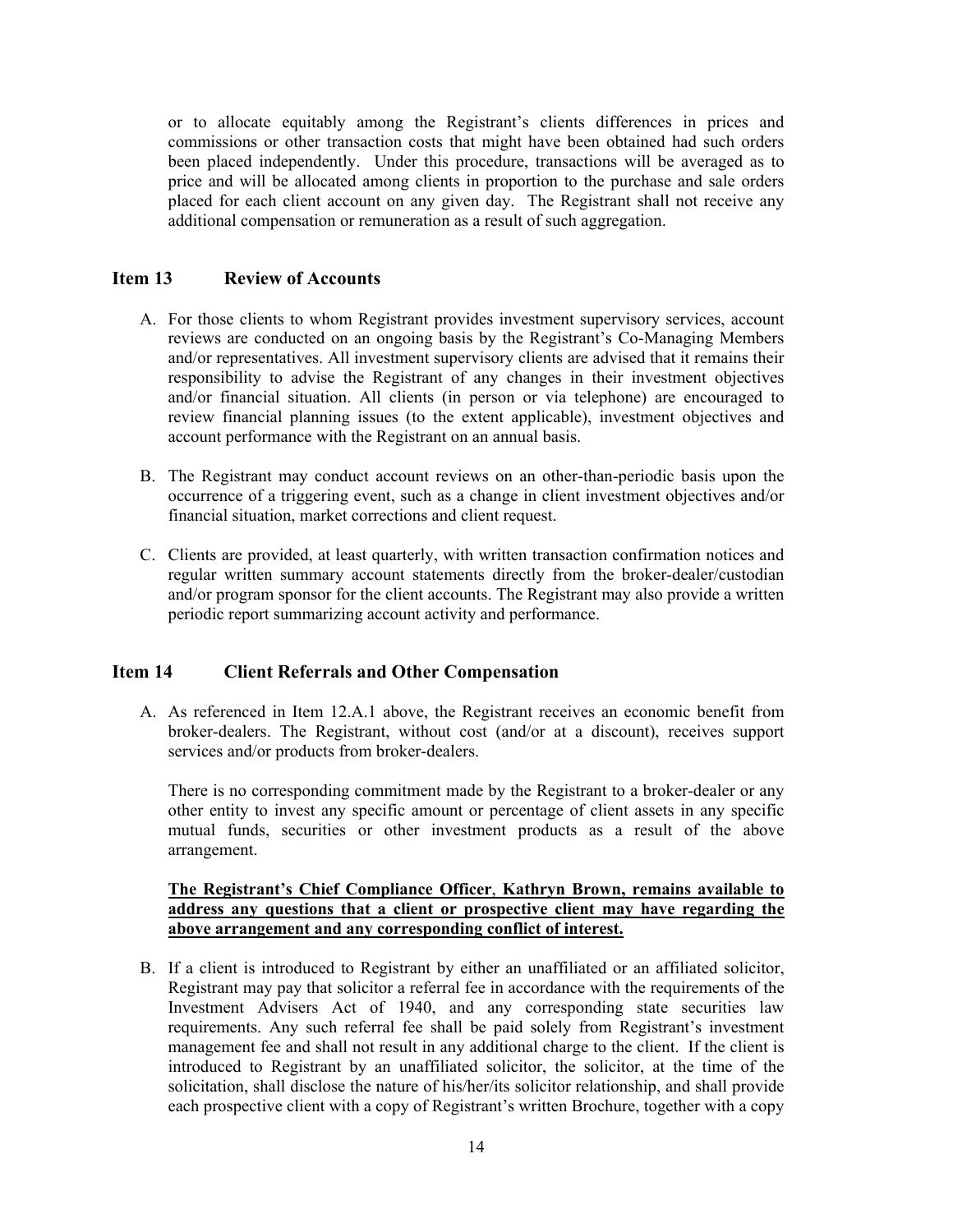of a separate written disclosure statement from the solicitor to the client disclosing the terms of the solicitation arrangement between Registrant and the solicitor, including the compensation to be received by solicitor from Registrant. The Registrant pays a regular monthly fee to participate in a referral program with an Investment Adviser called SmartAsset.

#### <span id="page-16-0"></span>**Item 15 Custody**

The Registrant shall have the ability to have its advisory fee for each client debited by the custodian on a monthly basis. Clients are provided, at least quarterly, with written transaction confirmation notices and regular written summary account statements directly from the broker-dealer/custodian and/or program sponsor for the client accounts. The Registrant may also provide a written periodic report summarizing account activity and performance.

To the extent that the Registrant provides clients with periodic account statements or reports, the client is urged to compare any statement or report provided by the Registrant with the account statements received from the account custodian.

The account custodian does not verify the accuracy of the Registrant's advisory fee calculation.

In addition, certain clients may establish asset transfer authorizations that permit the qualified custodian to rely upon instructions from Registrant to transfer client funds or securities to third parties. To the extent established, these arrangements are disclosed at Item 9 of Part 1 of Form ADV. However, in accordance with the guidance provided in the SEC's February 21, 2017 *Investment Adviser Association* No-Action Letter, the affected accounts are not subject to an annual surprise CPA examination

#### <span id="page-16-1"></span>**Item 16 Investment Discretion**

The client can determine to engage the Registrant to provide investment advisory services on a discretionary basis. Prior to the Registrant assuming discretionary authority over a client's account, the client shall be required to execute an *Investment Advisory Agreement*, naming the Registrant as the client's attorney and agent in fact, granting the Registrant full authority to buy, sell, or otherwise effect investment transactions involving the assets in the client's name found in the discretionary account.

Clients who engage the Registrant on a discretionary basis may, at any time, impose restrictions, in writing, on the Registrant's discretionary authority (i.e. limit the types/amounts of particular securities purchased for their account, exclude the ability to purchase securities with an inverse relationship to the market, limit or proscribe the Registrant's use of margin, etc.).

#### <span id="page-16-2"></span>**Item 17 Voting Client Securities**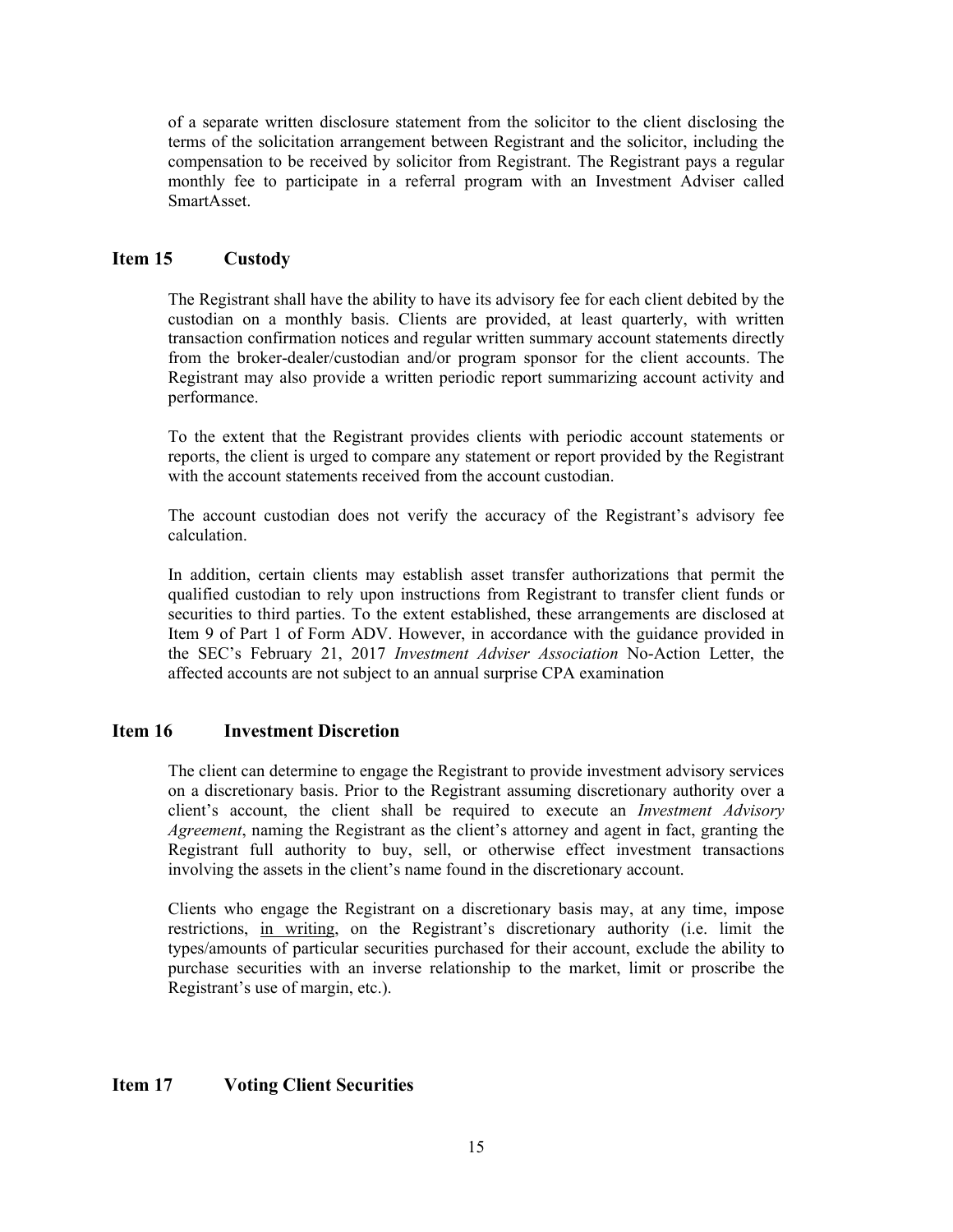- A. The Registrant does not vote client proxies. Clients maintain exclusive responsibility for: (1) directing the manner in which proxies solicited by issuers of securities beneficially owned by the client shall be voted, and (2) making all elections relative to any mergers, acquisitions, tender offers, bankruptcy proceedings or other type events pertaining to the client's investment assets.
- B. Clients will receive their proxies or other solicitations directly from their custodian. Clients may contact the Registrant to discuss any questions they may have with a particular solicitation.

#### <span id="page-17-0"></span>**Item 18 Financial Information**

- A. The Registrant does not require clients to pay fees of more than \$1,200, per client, six months or more in advance.
- B. The Registrant is unaware of any financial condition that is reasonably likely to impair its ability to meet its contractual commitments relating to its discretionary authority over certain client accounts.
- C. The Registrant has not been the subject of a bankruptcy petition.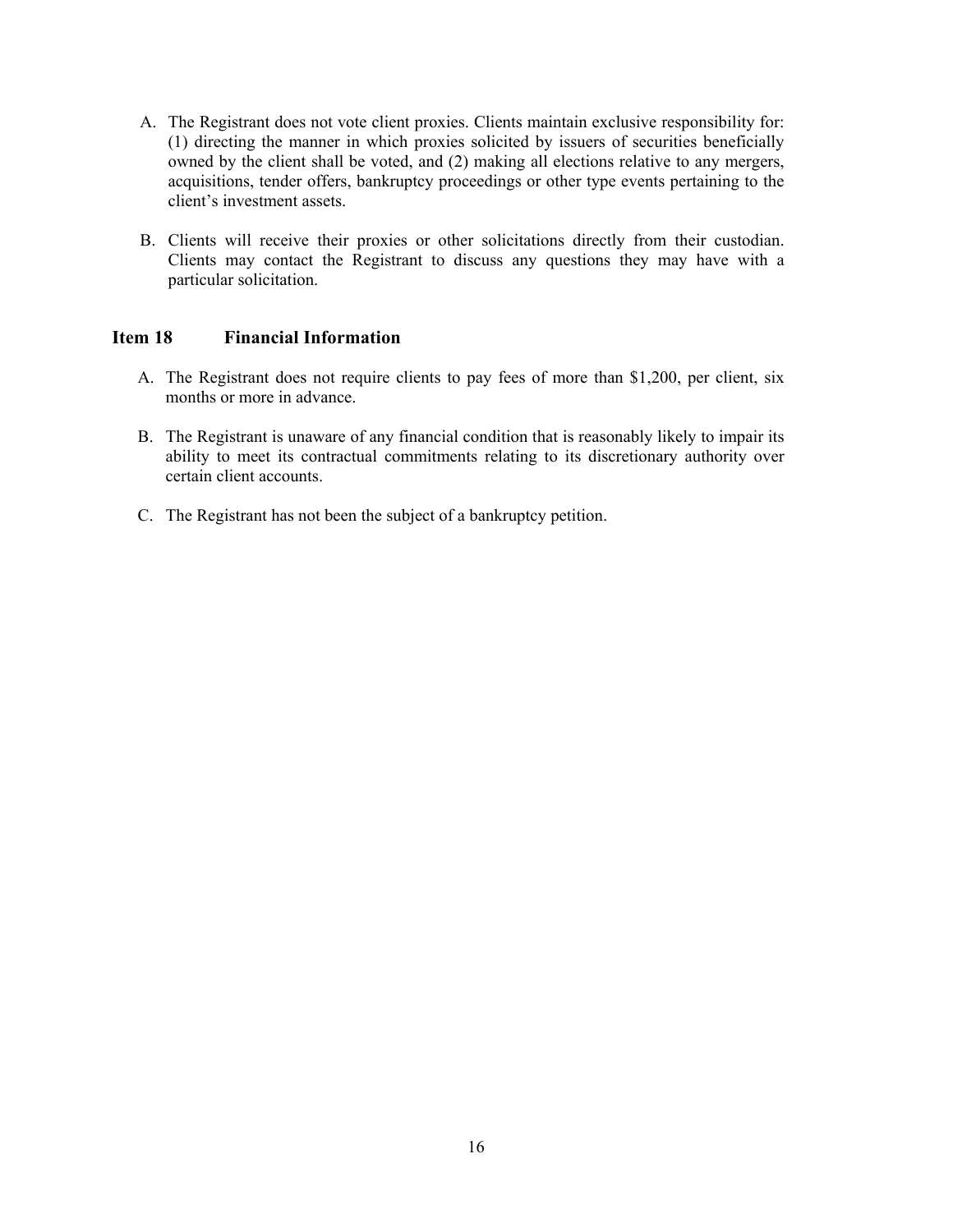### **Form ADV Part 2B – Brochure Supplement**

**for**

**Kathryn M. Brown Partner, Financial Advisor**

### **Effective: May 18, 2022**

This Form ADV 2B ("Brochure Supplement") provides information about the background and qualifications of Kathryn M. Brown (CRD# 4557865) in addition to the information contained in the Morton Brown Family Wealth LLC ("Morton Brown" or the "Advisor", CRD# 292278) Disclosure Brochure. If you have not received a copy of the Disclosure Brochure or if you have any questions about the contents of the Morton Brown Disclosure Brochure or this Brochure Supplement, please contact us at (610) 709-5072.

Additional information about Ms. Brown is available on the SEC's Investment Adviser Public Disclosure website at [www.adviserinfo.sec.gov](http://www.adviserinfo.sec.gov/) by searching with her full name or her Individual CRD# 4557865.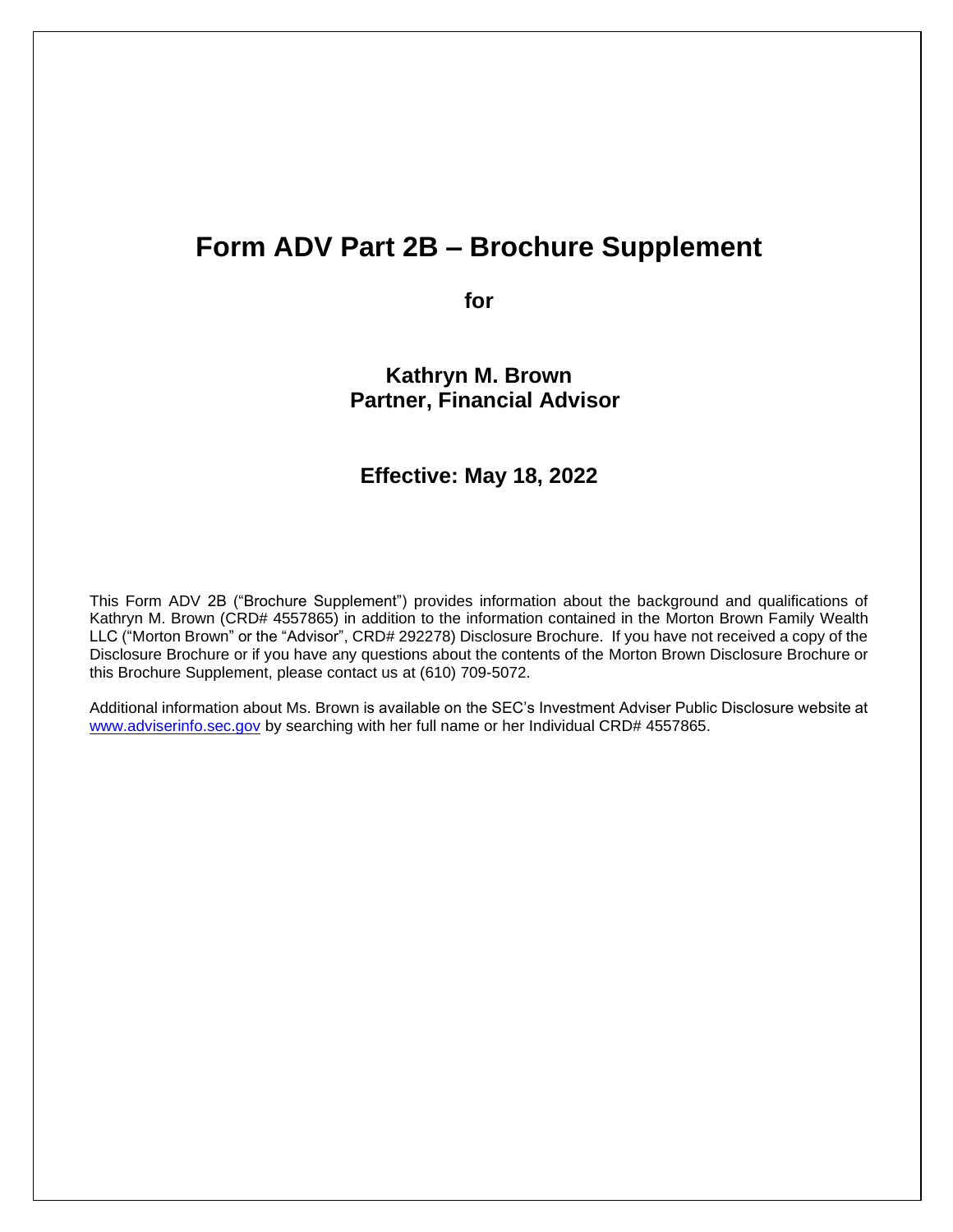#### **Item 2 – Educational Background and Business Experience**

Kathryn M. Brown, born in 1979, is dedicated to advising Clients of Morton Brown as a Partner, Financial Advisor and the Chief Compliance Officer. Ms. Brown earned a B.S. in Economics and Finance from York College in 2001. Additional information regarding Ms. Brown's employment history is included below.

#### **Employment History:**

| Founder, Principal, Chief Compliance Officer,<br>Morton Brown Family Wealth LLC    | 02/2018 to Present |
|------------------------------------------------------------------------------------|--------------------|
| Partner, Financial Advisor and Chief Compliance Officer,<br>Corbenic Partners, LLC | 09/2011 to 03/2018 |
| Registered Representative, Purshe Kaplan Sterling Investments, Inc.                | 09/2011 to 02/2017 |

#### CERTIFIED FINANCIAL PLANNER™ ("CFP®")

Professionals at our Firm are certified for financial planning services in the United States by Certified Financial Planner Board of Standards, Inc. ("CFP Board"). Therefore, they may refer to themselves as a CERTIFIED FINANCIAL PLANNER™ professional or a CFP<sup>®</sup> professional, and I may use these and CFP Board's other certification marks (the "CFP Board Certification Marks"). The CFP® certification is voluntary. No federal or state law or regulation requires financial planners to hold the CFP® certification. You may find more information about the CFP® certification at [www.cfp.net.](https://protect-us.mimecast.com/s/1HBOCqxoRqf1V6k3tXIH3k?domain=nam04.safelinks.protection.outlook.com)

CFP® professionals have met CFP Board's high standards for education, examination, experience, and ethics. To become a CFP® professional, an individual must fulfill the following requirements:

- **Education** Earn a bachelor's degree or higher from an accredited college or university and complete CFP Board-approved coursework at a college or university through a CFP Board Registered Program. The coursework covers the financial planning subject areas CFP Board has determined are necessary for the competent and professional delivery of financial planning services, as well as a comprehensive financial plan development capstone course. A candidate may satisfy some of the coursework requirement through other qualifying credentials.
- **Examination** Pass the comprehensive CFP<sup>®</sup> Certification Examination. The examination is designed to assess an individual's ability to integrate and apply a broad base of financial planning knowledge in the context of real-life financial planning situations.
- **Experience**  Complete 6,000 hours of professional experience related to the personal financial planning process, or 4,000 hours of apprenticeship experience that meets additional requirements.
- **Ethics** Satisfy the Fitness Standards for Candidates for CFP® Certification and Former CFP® Professionals Seeking Reinstatement and agree to be bound by CFP Board's Code of Ethics and Standards of Conduct ("Code and Standards"), which sets forth the ethical and practice standards for  $\mathsf{CFP}^{\circledast}$  professionals.

Individuals who become certified must complete the following ongoing education and ethics requirements to remain certified and maintain the right to continue to use the CFP Board Certification Marks:

- **Ethics** Commit to complying with CFP Board's Code and Standards. This includes a commitment to CFP Board, as part of the certification, to act as a fiduciary, and therefore, act in the best interests of the client, at all times when providing financial advice and financial planning. CFP Board may sanction a CFP® professional who does not abide by this commitment, but CFP Board does not guarantee a CFP<sup>®</sup> professional's services. A client who seeks a similar commitment should obtain a written engagement that includes a fiduciary obligation to the client.
- **Continuing Education** Complete 30 hours of continuing education every two years to maintain competence, demonstrate specified levels of knowledge, skills, and abilities, and keep up with developments in financial planning. Two of the hours must address the Code and Standards.

#### Chartered Financial Consultant® (ChFC®)

The Chartered Financial Consultant® (ChFC®) program prepares you to meet the advanced financial planning needs of individuals, professionals and small business owners. You'll gain a sustainable advantage in this competitive field with in-depth coverage of the key financial planning disciplines, including insurance, income taxation, retirement planning, investments and estate planning. The ChFC® requires three years of full-time, relevant business experience, nine two-hour course specific proctored exams, and 30 hours of continuing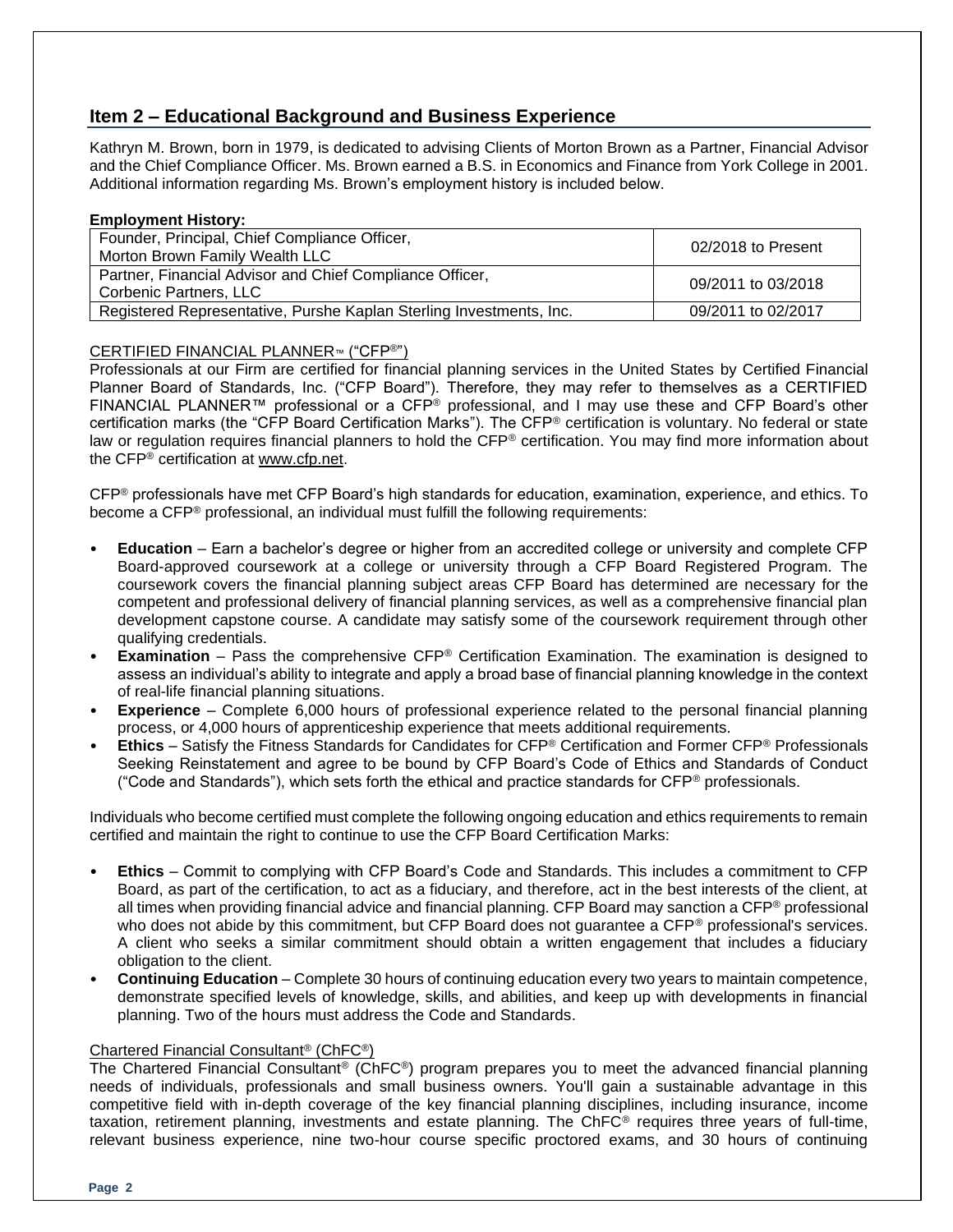education every two years. Holders of the ChFC® designation must adhere to The American College's Code of Ethics.

Program Objectives:

- Function as an ethical, competent and articulate practitioner in the field of financial planning
- Utilize the intellectual tools and framework needed to maintain relevant and current financial planning knowledge and strategies.
- Apply financial planning theory and techniques through the development of case studies and solutions.
- Apply in-depth knowledge in a holistic manner from a variety of disciplines; namely, estate planning, retirement planning or non-qualified deferred compensation.

#### **Item 3 – Disciplinary Information**

*There are no legal, civil or disciplinary events to disclose regarding Ms. Brown.* Ms. Brown has never been involved in any regulatory, civil or criminal action. There have been no client complaints, lawsuits, arbitration claims or administrative proceedings against Ms. Brown. Securities laws require an advisor to disclose any instances where the advisor or its advisory persons have been found liable in a legal, regulatory, civil or arbitration matter that alleges violation of securities and other statutes; fraud; false statements or omissions; theft, embezzlement or wrongful taking of property; bribery, forgery, counterfeiting, or extortion; and/or dishonest, unfair or unethical practices. *As previously noted, there are no legal, civil or disciplinary events to disclose regarding Ms.* **Brown.** However, we do encourage you to independently view the background of Ms. Brown on the Investment Adviser Public Disclosure website at [www.adviserinfo.sec.gov](http://www.adviserinfo.sec.gov/) by searching with her full name or her Individual CRD# 4557865.

#### **Item 4 – Other Business Activities**

#### Insurance Agency Affiliations

Ms. Brown is also a licensed insurance professional. As an insurance professional, Ms. Brown may receive customary commissions and other related revenues from the various insurance companies whose products are sold. Ms. Brown is not required to offer the products of any particular insurance company. Commissions generated by insurance sales do not offset regular advisory fees. This causes a conflict of interest when recommending certain products of the insurance companies. Clients are under no obligation to implement any recommendations made by Ms. Brown or the Advisor.

#### **Item 5 – Additional Compensation**

Ms. Brown has additional business activities that are detailed in Item 4 above.

#### **Item 6 – Supervision**

Ms. Brown serves as a Partner, Financial Advisor and the Chief Compliance Officer of Morton Brown. Ms. Brown can be reached at (610) 709-5072.

Morton Brown has implemented a Code of Ethics and internal compliance that guide each Supervised Person in meeting their fiduciary obligations to Clients of Morton Brown. Further, Morton Brown is subject to regulatory oversight by various agencies. These agencies require registration by Morton Brown and its Supervised Persons. As a registered entity, Morton Brown is subject to examinations by regulators, which may be announced or unannounced. Morton Brown is required to periodically update the information provided to these agencies and to provide various reports regarding the business activities and assets of the Advisor.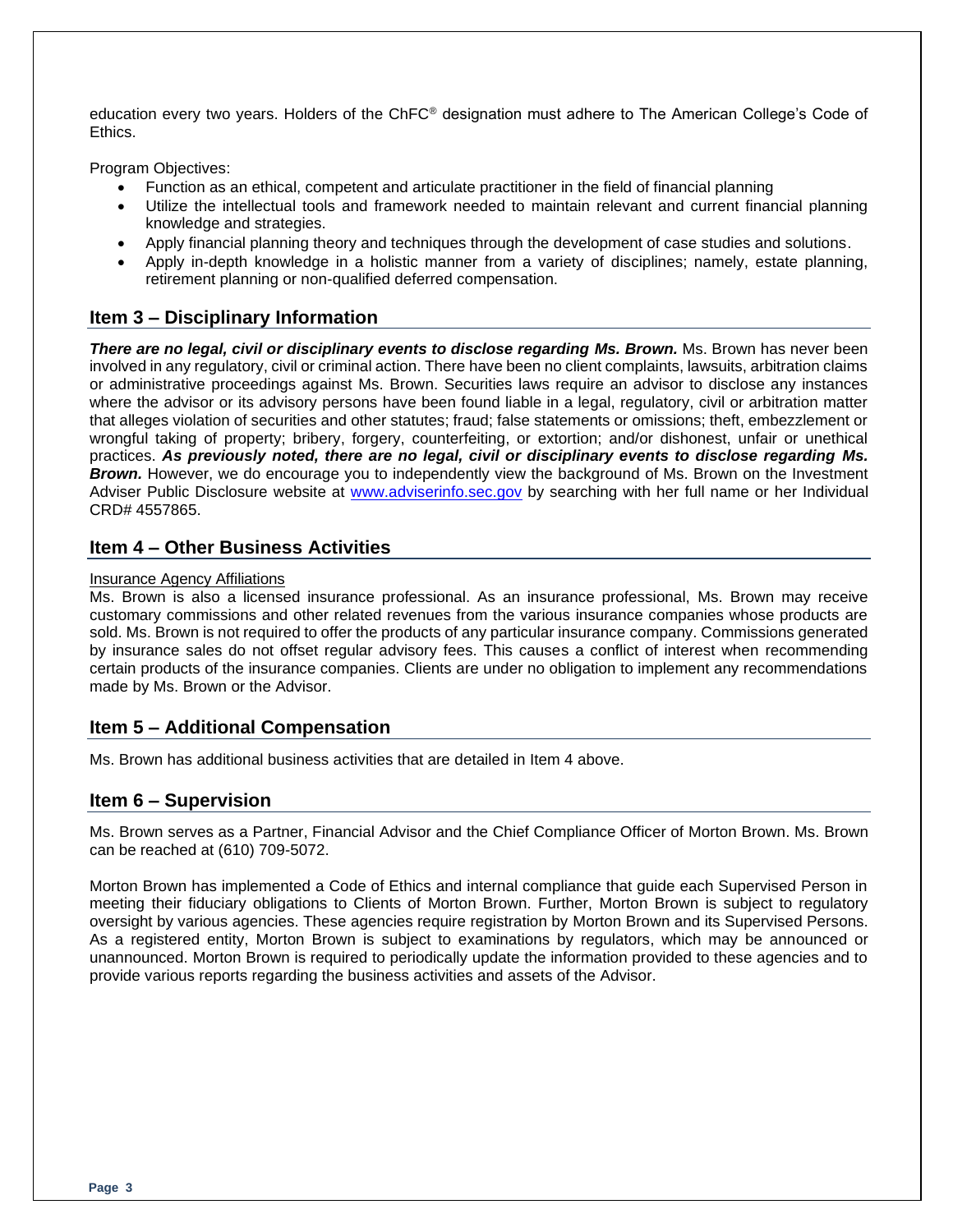### **Form ADV Part 2B – Brochure Supplement**

**for**

**Dennis C. Morton, Jr. Partner, Financial Advisor**

### **Effective: May 18, 2022**

This Form ADV 2B ("Brochure Supplement") provides information about the background and qualifications of Dennis C. Morton, Jr. (CRD# 5056676) in addition to the information contained in the Morton Brown Family Wealth LLC ("Morton Brown" or the "Advisor", CRD# 292278) Disclosure Brochure. If you have not received a copy of the Disclosure Brochure or if you have any questions about the contents of the Morton Brown Disclosure Brochure or this Brochure Supplement, please contact us at (610) 709-5072.

Additional information about Mr. Morton is available on the SEC's Investment Adviser Public Disclosure website at [www.adviserinfo.sec.gov](http://www.adviserinfo.sec.gov/) by searching with his full name or his Individual CRD# 5056676.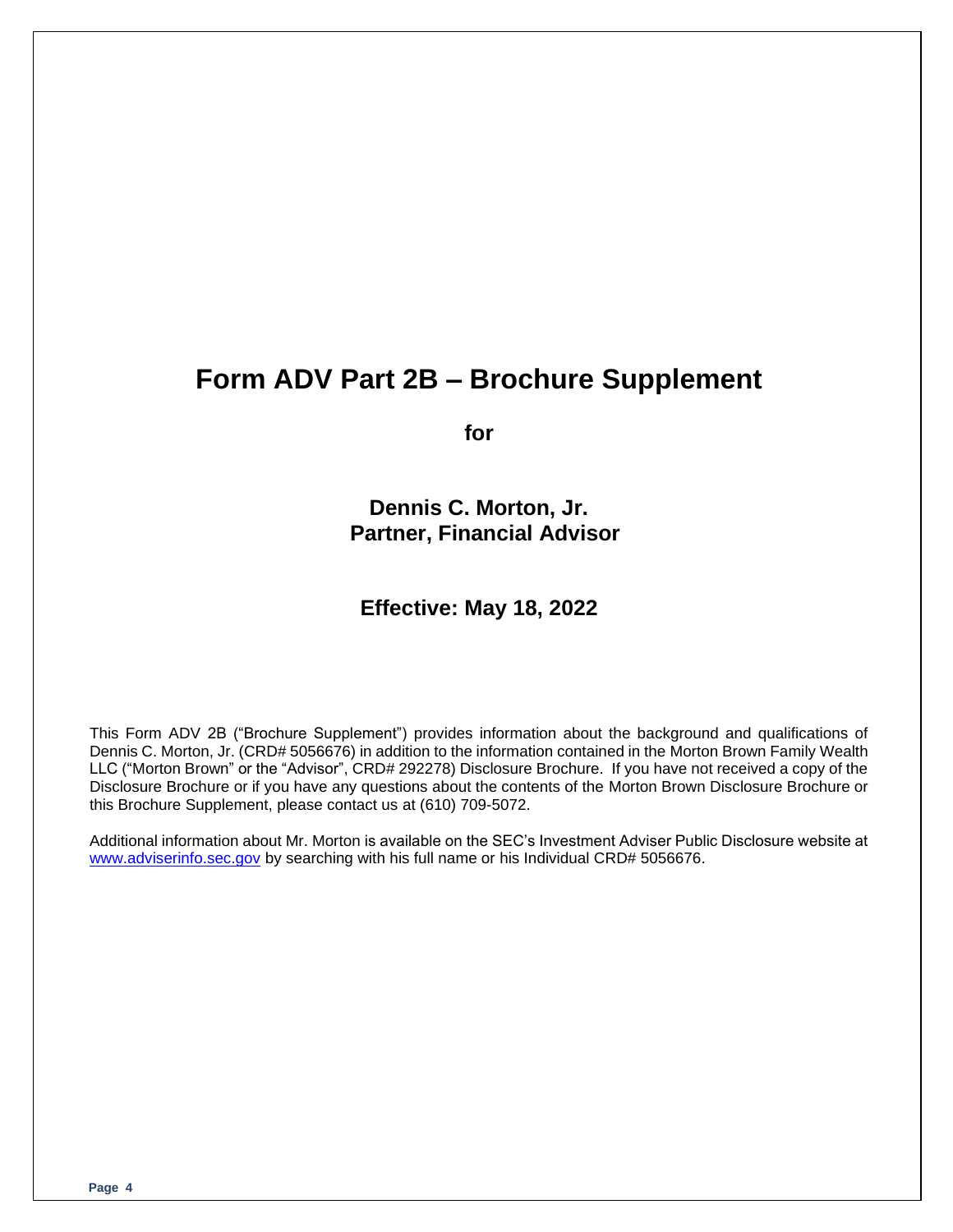#### **Item 2 – Educational Background and Business Experience**

Dennis C. Morton, Jr., born in 1977, is dedicated to advising Clients of Morton Brown as a Partner and Financial Advisor. Mr. Morton earned a Bachelor of Arts in History from Loyola University, Maryland in 1999. Additional information regarding Mr. Morton's employment history is included below.

#### **Recent Employment History:**

| Founder and Principal, Morton Brown Family Wealth LLC               | 02/2018 to Present |
|---------------------------------------------------------------------|--------------------|
| Partner, Financial Advisor, Corbenic Partners, LLC                  | 09/2011 to 03/2018 |
| Registered Representative, Purshe Kaplan Sterling Investments, Inc. | 09/2011 to 12/2017 |

#### CERTIFIED FINANCIAL PLANNER™ ("CFP®")

Professionals at our Firm are certified for financial planning services in the United States by Certified Financial Planner Board of Standards, Inc. ("CFP Board"). Therefore, they may refer to themselves as a CERTIFIED FINANCIAL PLANNER™ professional or a CFP® professional, and I may use these and CFP Board's other certification marks (the "CFP Board Certification Marks"). The CFP® certification is voluntary. No federal or state law or regulation requires financial planners to hold the CFP® certification. You may find more information about the CFP® certification at [www.cfp.net.](https://protect-us.mimecast.com/s/1HBOCqxoRqf1V6k3tXIH3k?domain=nam04.safelinks.protection.outlook.com)

CFP® professionals have met CFP Board's high standards for education, examination, experience, and ethics. To become a CFP® professional, an individual must fulfill the following requirements:

- **Education** Earn a bachelor's degree or higher from an accredited college or university and complete CFP Board-approved coursework at a college or university through a CFP Board Registered Program. The coursework covers the financial planning subject areas CFP Board has determined are necessary for the competent and professional delivery of financial planning services, as well as a comprehensive financial plan development capstone course. A candidate may satisfy some of the coursework requirement through other qualifying credentials.
- **Examination** Pass the comprehensive CFP<sup>®</sup> Certification Examination. The examination is designed to assess an individual's ability to integrate and apply a broad base of financial planning knowledge in the context of real-life financial planning situations.
- **Experience**  Complete 6,000 hours of professional experience related to the personal financial planning process, or 4,000 hours of apprenticeship experience that meets additional requirements.
- **Ethics** Satisfy the Fitness Standards for Candidates for CFP® Certification and Former CFP® Professionals Seeking Reinstatement and agree to be bound by CFP Board's Code of Ethics and Standards of Conduct ("Code and Standards"), which sets forth the ethical and practice standards for  $CFP<sup>®</sup>$  professionals.

Individuals who become certified must complete the following ongoing education and ethics requirements to remain certified and maintain the right to continue to use the CFP Board Certification Marks:

- **Ethics** Commit to complying with CFP Board's Code and Standards. This includes a commitment to CFP Board, as part of the certification, to act as a fiduciary, and therefore, act in the best interests of the client, at all times when providing financial advice and financial planning. CFP Board may sanction a CFP® professional who does not abide by this commitment, but CFP Board does not guarantee a CFP® professional's services. A client who seeks a similar commitment should obtain a written engagement that includes a fiduciary obligation to the client.
- **Continuing Education** Complete 30 hours of continuing education every two years to maintain competence, demonstrate specified levels of knowledge, skills, and abilities, and keep up with developments in financial planning. Two of the hours must address the Code and Standards.

#### Chartered Financial Consultant® (ChFC®)

The Chartered Financial Consultant® (ChFC®) program prepares you to meet the advanced financial planning needs of individuals, professionals and small business owners. You'll gain a sustainable advantage in this competitive field with in-depth coverage of the key financial planning disciplines, including insurance, income taxation, retirement planning, investments and estate planning. The ChFC® requires three years of full-time, relevant business experience, nine two-hour course specific proctored exams, and 30 hours of continuing education every two years. Holders of the ChFC® designation must adhere to The American College's Code of Ethics.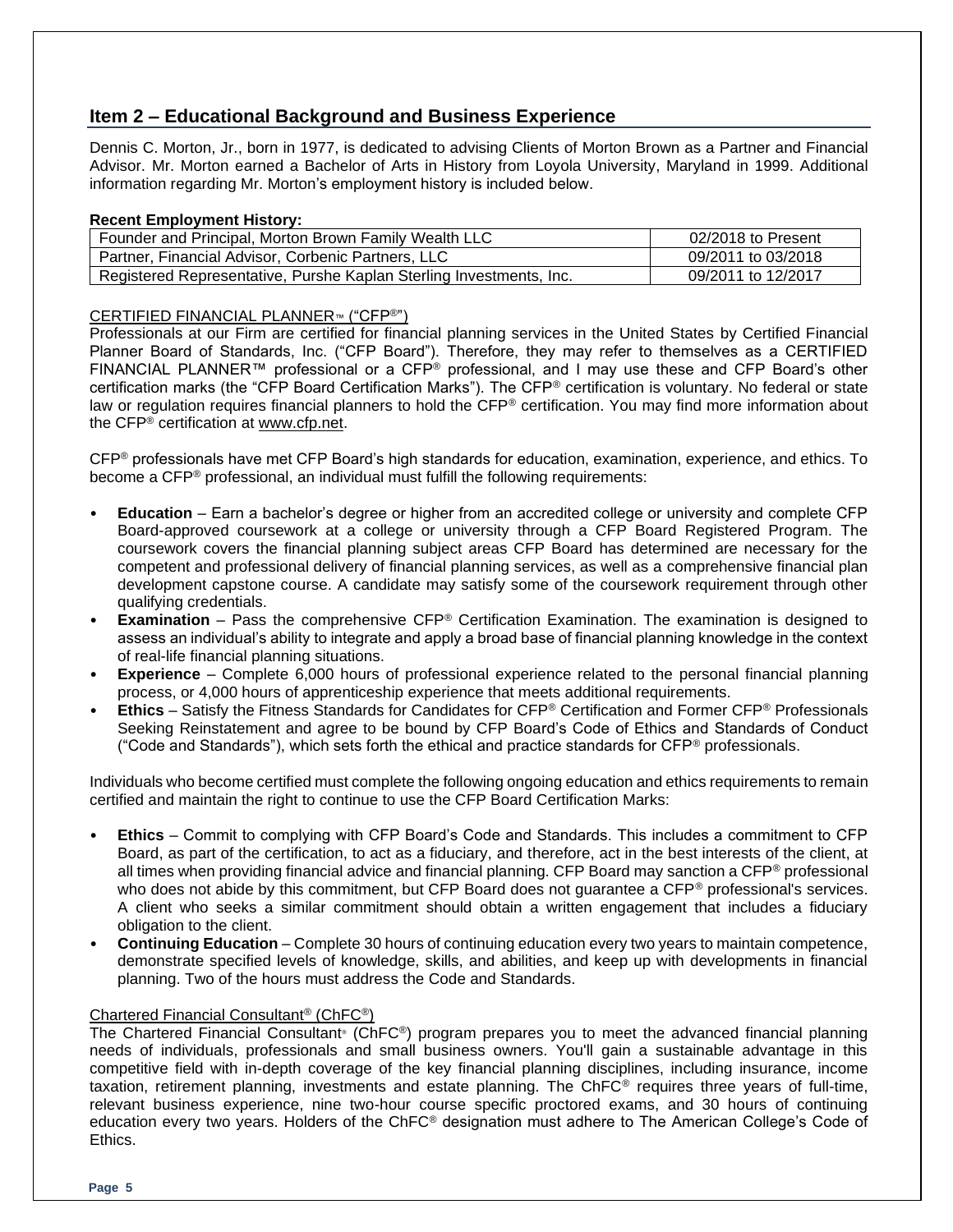Program Objectives:

- Function as an ethical, competent and articulate practitioner in the field of financial planning
- Utilize the intellectual tools and framework needed to maintain relevant and current financial planning knowledge and strategies.
- Apply financial planning theory and techniques through the development of case studies and solutions.
- Apply in-depth knowledge in a holistic manner from a variety of disciplines; namely, estate planning, retirement planning or non-qualified deferred compensation.

#### **Item 3 – Disciplinary Information**

*There are no legal, civil or disciplinary events to disclose regarding Mr. Morton.* Mr. Morton has never been involved in any regulatory, civil or criminal action. There have been no client complaints, lawsuits, arbitration claims or administrative proceedings against Mr. Morton. Securities laws require an advisor to disclose any instances where the advisor or its advisory persons have been found liable in a legal, regulatory, civil or arbitration matter that alleges violation of securities and other statutes; fraud; false statements or omissions; theft, embezzlement or wrongful taking of property; bribery, forgery, counterfeiting, or extortion; and/or dishonest, unfair or unethical practices. *As previously noted, there are no legal, civil or disciplinary events to disclose regarding Mr. Morton.* However, we do encourage you to independently view the background of Mr. Morton on the Investment Adviser Public Disclosure website at [www.adviserinfo.sec.gov](http://www.adviserinfo.sec.gov/) by searching with his full name or his Individual CRD# 5056676.

#### **Item 4 – Other Business Activities**

#### Insurance Agency Affiliations

Mr. Morton is also a licensed insurance professional. As an insurance professional, Mr. Morton may receive customary commissions and other related revenues from the various insurance companies whose products are sold. Mr. Morton is not required to offer the products of any particular insurance company. Commissions generated by insurance sales do not offset regular advisory fees. This causes a conflict of interest when recommending certain products of the insurance companies. Clients are under no obligation to implement any recommendations made by Mr. Morton or the Advisor.

#### **Item 5 – Additional Compensation**

Mr. Morton has additional business activities that are detailed in Item 4 above.

#### **Item 6 – Supervision**

Mr. Morton serves as a Partner and Financial Advisor of Morton Brown and is supervised by Kathryn Brown, the Chief Compliance Officer. Ms. Brown can be reached at (610) 709-5072.

Morton Brown has implemented a Code of Ethics and internal compliance that guide each Supervised Person in meeting their fiduciary obligations to Clients of Morton Brown. Further, Morton Brown is subject to regulatory oversight by various agencies. These agencies require registration by Morton Brown and its Supervised Persons. As a registered entity, Morton Brown is subject to examinations by regulators, which may be announced or unannounced. Morton Brown is required to periodically update the information provided to these agencies and to provide various reports regarding the business activities and assets of the Advisor.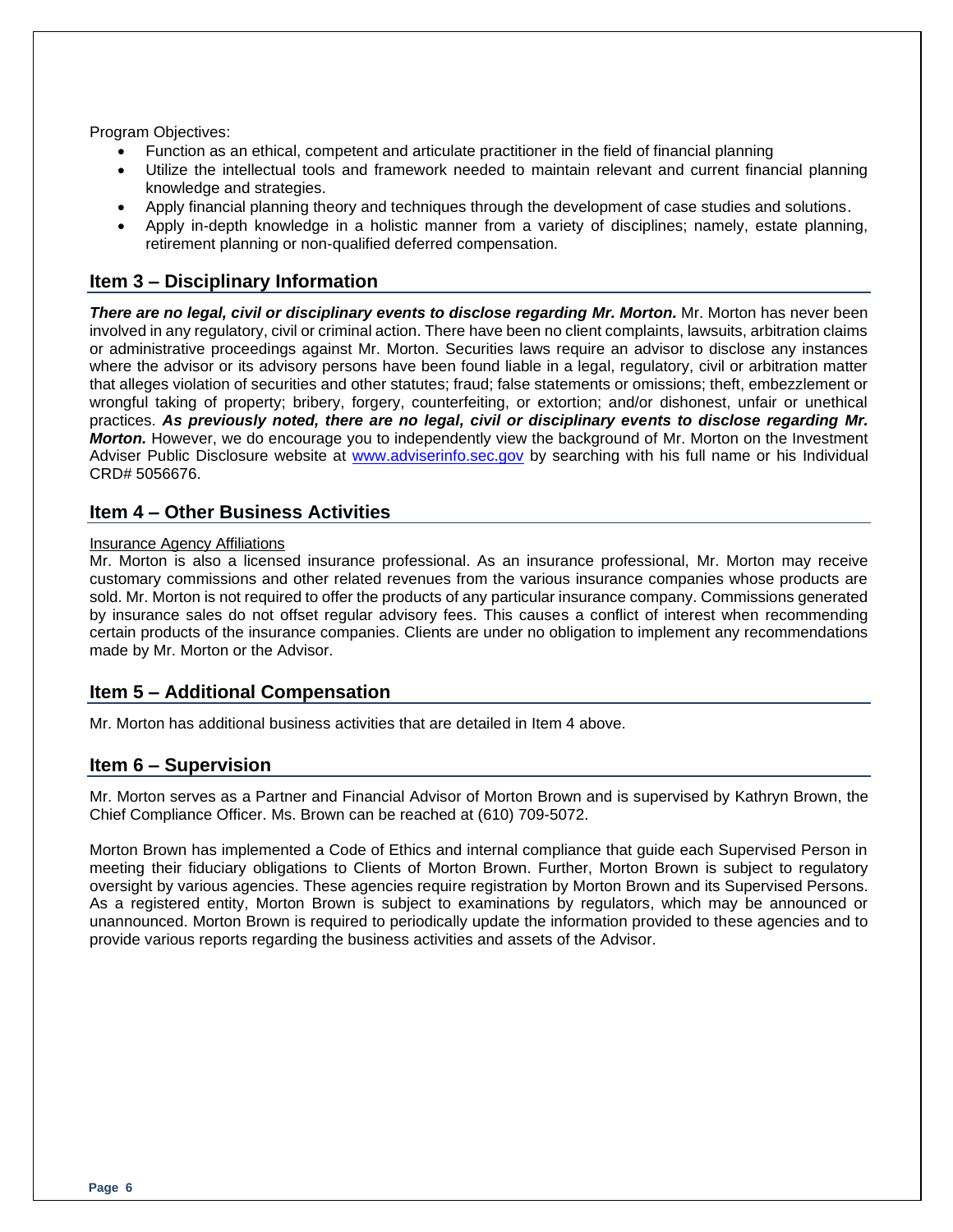## **Form ADV Part 2B – Brochure Supplement**

**for**

**Cody Demmel Financial Advisor**

### **Effective: May 18, 2022**

This Form ADV 2B ("Brochure Supplement") provides information about the background and qualifications of Cody Demmel (CRD# 6341168) in addition to the information contained in the Morton Brown Family Wealth LLC ("Morton Brown" or the "Advisor", CRD# 292278) Disclosure Brochure. If you have not received a copy of the Disclosure Brochure or if you have any questions about the contents of the Morton Brown Disclosure Brochure or this Brochure Supplement, please contact us at (610) 709-5072.

Additional information about Mr. Demmel is available on the SEC's Investment Adviser Public Disclosure website at [www.adviserinfo.sec.gov](http://www.adviserinfo.sec.gov/) by searching with his full name or his Individual CRD# 6341168.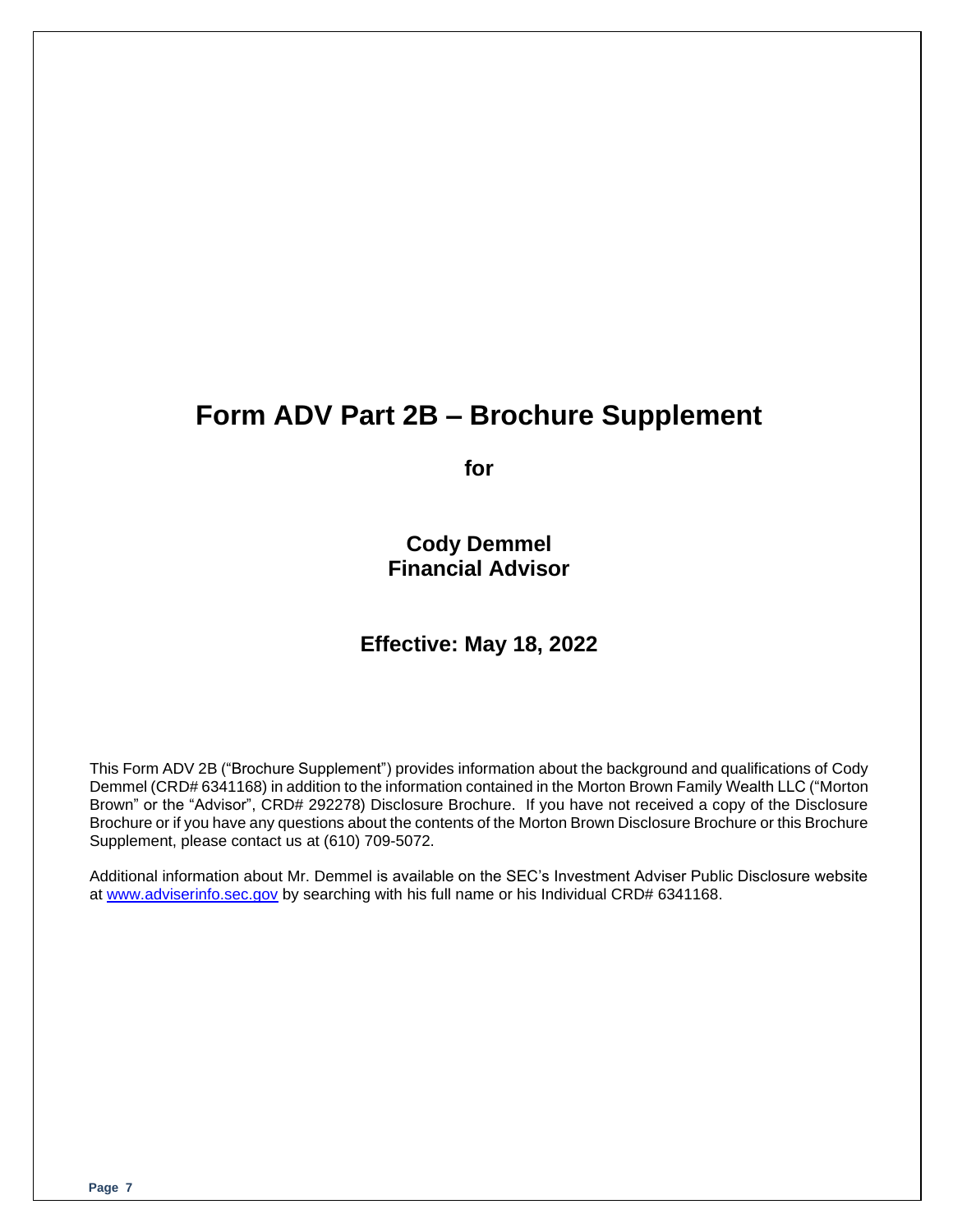#### **Item 2 – Educational Background and Business Experience**

Cody Demmel, born in 1991, is dedicated to advising Clients of Morton Brown as a Financial Advisor. Mr. Demmel earned a Bachelor of Science in Business Adminstration with a concentration in Personal Financial Planning from Shippensburg University in 2014. Additional information regarding Mr. Demmel's employment history is included below.

#### **Recent Employment History:**

| Financial Advisor, Morton Brown Family Wealth LLC                    | 03/2020 to Present |
|----------------------------------------------------------------------|--------------------|
| Financial Advisor, Janney Montgomery Scott, LLC                      | 06/2019 to 03/2020 |
| Finanial Advisor, Morgon Stanley                                     | 08/2016 to 06/2019 |
| Financial Advisor, Morgon Stanley Private Bank, National Association | 06/2015 to 06/2019 |
| Registered Representative, AXA Advisors                              | 07/2014 to 06/2015 |

#### CERTIFIED FINANCIAL PLANNER™ ("CFP®")

Professionals at our Firm are certified for financial planning services in the United States by Certified Financial Planner Board of Standards, Inc. ("CFP Board"). Therefore, they may refer to themselves as a CERTIFIED FINANCIAL PLANNER™ professional or a CFP® professional, and I may use these and CFP Board's other certification marks (the "CFP Board Certification Marks"). The CFP® certification is voluntary. No federal or state law or regulation requires financial planners to hold the CFP® certification. You may find more information about the CFP® certification at [www.cfp.net.](https://protect-us.mimecast.com/s/1HBOCqxoRqf1V6k3tXIH3k?domain=nam04.safelinks.protection.outlook.com)

CFP® professionals have met CFP Board's high standards for education, examination, experience, and ethics. To become a CFP® professional, an individual must fulfill the following requirements:

- **Education** Earn a bachelor's degree or higher from an accredited college or university and complete CFP Board-approved coursework at a college or university through a CFP Board Registered Program. The coursework covers the financial planning subject areas CFP Board has determined are necessary for the competent and professional delivery of financial planning services, as well as a comprehensive financial plan development capstone course. A candidate may satisfy some of the coursework requirement through other qualifying credentials.
- **Examination** Pass the comprehensive CFP<sup>®</sup> Certification Examination. The examination is designed to assess an individual's ability to integrate and apply a broad base of financial planning knowledge in the context of real-life financial planning situations.
- **Experience**  Complete 6,000 hours of professional experience related to the personal financial planning process, or 4,000 hours of apprenticeship experience that meets additional requirements.
- **Ethics** Satisfy the Fitness Standards for Candidates for CFP® Certification and Former CFP® Professionals Seeking Reinstatement and agree to be bound by CFP Board's Code of Ethics and Standards of Conduct ("Code and Standards"), which sets forth the ethical and practice standards for CFP® professionals.

Individuals who become certified must complete the following ongoing education and ethics requirements to remain certified and maintain the right to continue to use the CFP Board Certification Marks:

- **Ethics** Commit to complying with CFP Board's Code and Standards. This includes a commitment to CFP Board, as part of the certification, to act as a fiduciary, and therefore, act in the best interests of the client, at all times when providing financial advice and financial planning. CFP Board may sanction a CFP<sup>®</sup> professional who does not abide by this commitment, but CFP Board does not quarantee a CFP<sup>®</sup> professional's services. A client who seeks a similar commitment should obtain a written engagement that includes a fiduciary obligation to the client.
- **Continuing Education** Complete 30 hours of continuing education every two years to maintain competence, demonstrate specified levels of knowledge, skills, and abilities, and keep up with developments in financial planning. Two of the hours must address the Code and Standards.

#### **Item 3 – Disciplinary Information**

*There are no legal, civil or disciplinary events to disclose regarding Mr. Demmel.* Mr. Demmel has never been involved in any regulatory, civil or criminal action. There have been no client complaints, lawsuits, arbitration claims or administrative proceedings against Mr. Demmel. Securities laws require an advisor to disclose any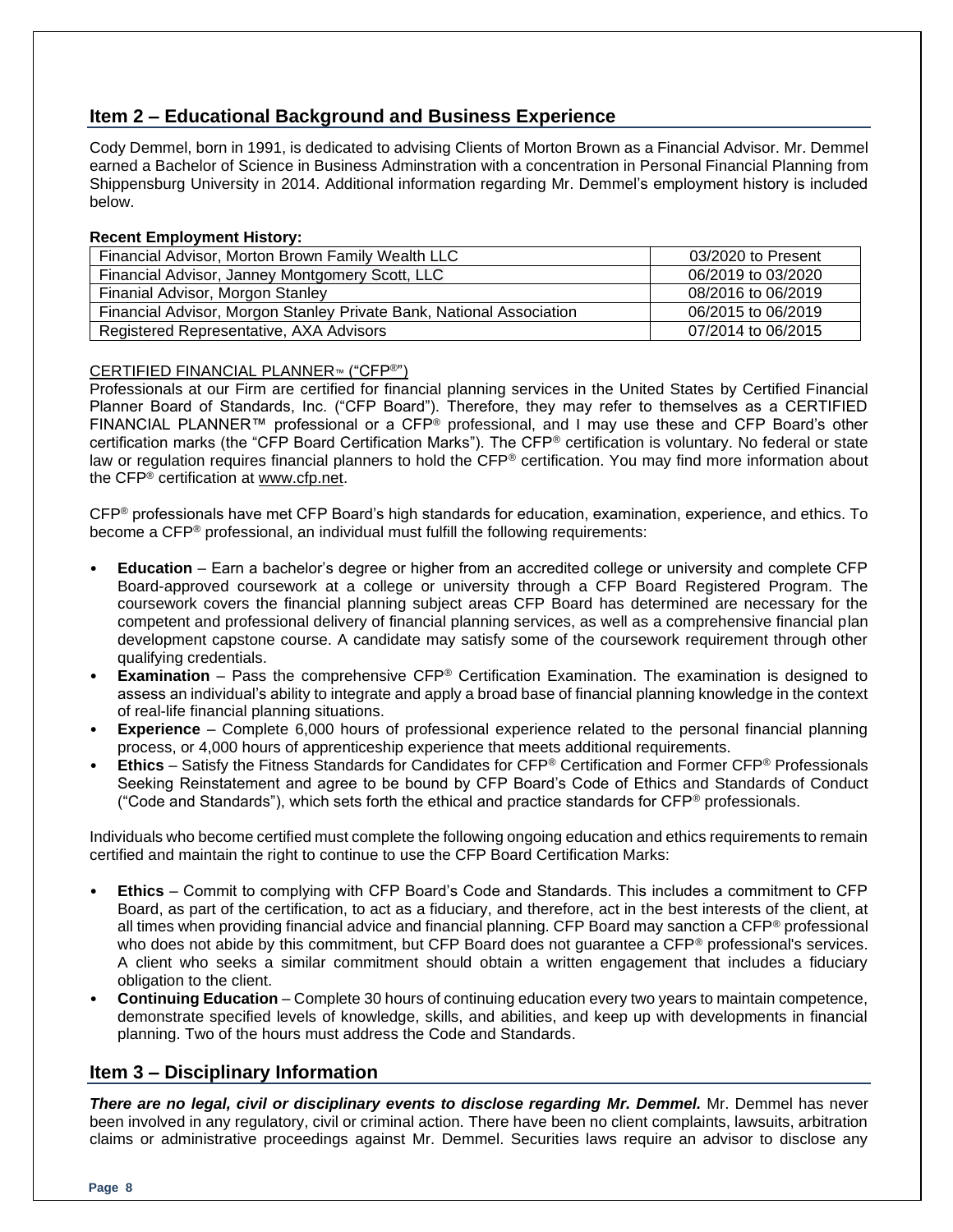instances where the advisor or its advisory persons have been found liable in a legal, regulatory, civil or arbitration matter that alleges violation of securities and other statutes; fraud; false statements or omissions; theft, embezzlement or wrongful taking of property; bribery, forgery, counterfeiting, or extortion; and/or dishonest, unfair or unethical practices. *As previously noted, there are no legal, civil or disciplinary events to disclose regarding Mr. Demmel.* However, we do encourage you to independently view the background of Mr. Demmel on the Investment Adviser Public Disclosure website at [www.adviserinfo.sec.gov](http://www.adviserinfo.sec.gov/) by searching with his full name or his Individual CRD# 6341168.

#### **Item 4 – Other Business Activities**

#### Insurance Agency Affiliations

Mr. Demmel is also a licensed insurance professional. As an insurance professional, Mr. Demmel may receive customary commissions and other related revenues from the various insurance companies whose products are sold. Mr. Demmel is not required to offer the products of any particular insurance company. Commissions generated by insurance sales do not offset regular advisory fees. This causes a conflict of interest when recommending certain products of the insurance companies. Clients are under no obligation to implement any recommendations made by Mr. Demmel or the Advisor.

#### **Item 5 – Additional Compensation**

Mr. Demmel has additional business activities that are detailed in Item 4 above.

#### **Item 6 – Supervision**

Mr. Demmel serves as a Financial Advisor of Morton Brown and is supervised by Kathryn Brown, the Chief Compliance Officer. Ms. Brown can be reached at (610) 709-5072.

Morton Brown has implemented a Code of Ethics and internal compliance that guide each Supervised Person in meeting their fiduciary obligations to Clients of Morton Brown. Further, Morton Brown is subject to regulatory oversight by various agencies. These agencies require registration by Morton Brown and its Supervised Persons. As a registered entity, Morton Brown is subject to examinations by regulators, which may be announced or unannounced. Morton Brown is required to periodically update the information provided to these agencies and to provide various reports regarding the business activities and assets of the Advisor.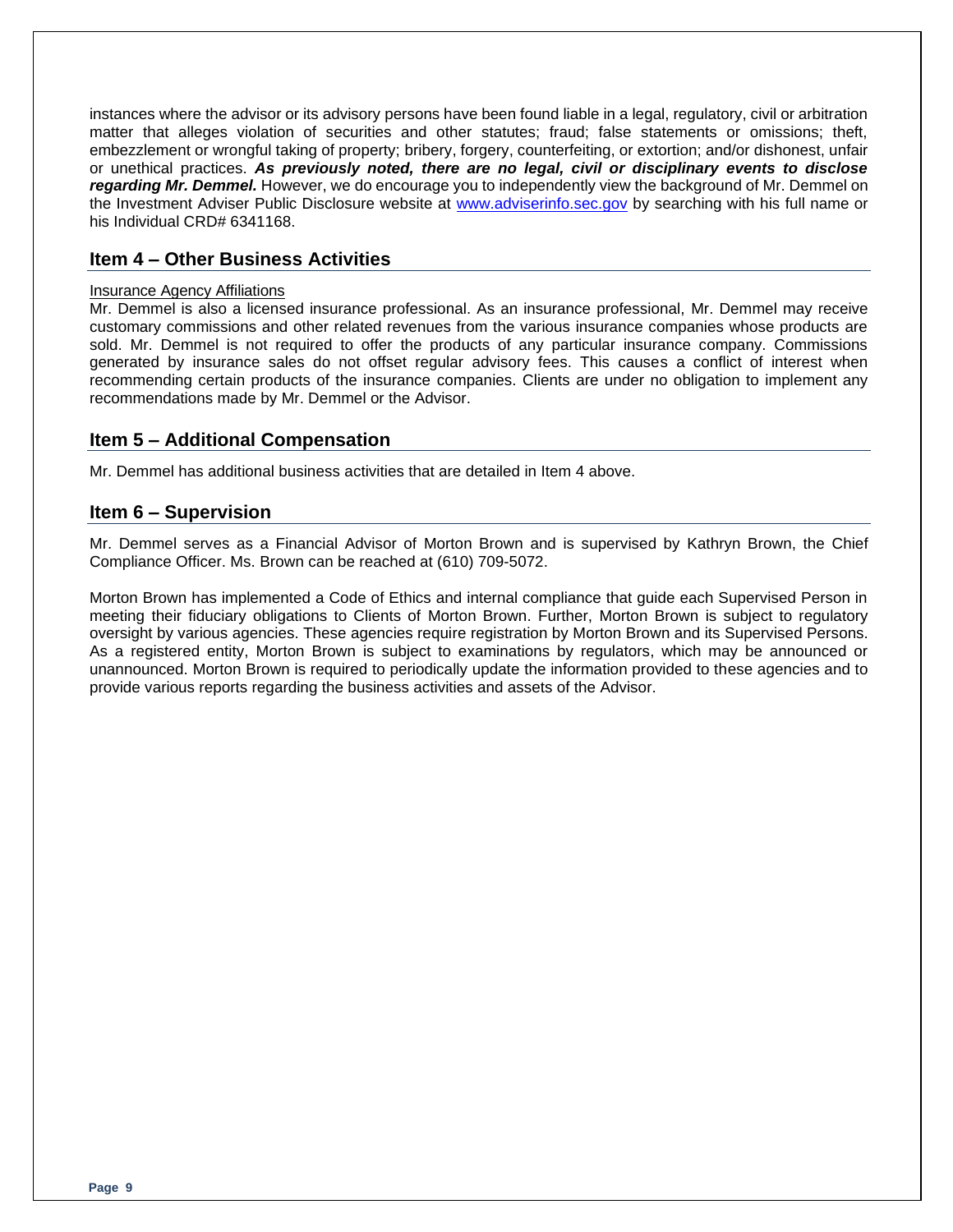### **Form ADV Part 2B – Brochure Supplement**

**for**

**Jonathan D. Kerstetter Financial Planner**

#### **Effective: May 18, 2022**

This Form ADV 2B ("Brochure Supplement") provides information about the background and qualifications of Jonathan D. Kerstetter (CRD# 6487231) in addition to the information contained in the Morton Brown Family Wealth LLC ("Morton Brown" or the "Advisor", CRD# 292278) Disclosure Brochure. If you have not received a copy of the Disclosure Brochure or if you have any questions about the contents of the Morton Brown Disclosure Brochure or this Brochure Supplement, please contact us at (610) 709-5072.

Additional information about Mr. Kerstetter is available on the SEC's Investment Adviser Public Disclosure website at [www.adviserinfo.sec.gov](http://www.adviserinfo.sec.gov/) by searching with his full name or his Individual CRD# 6341168.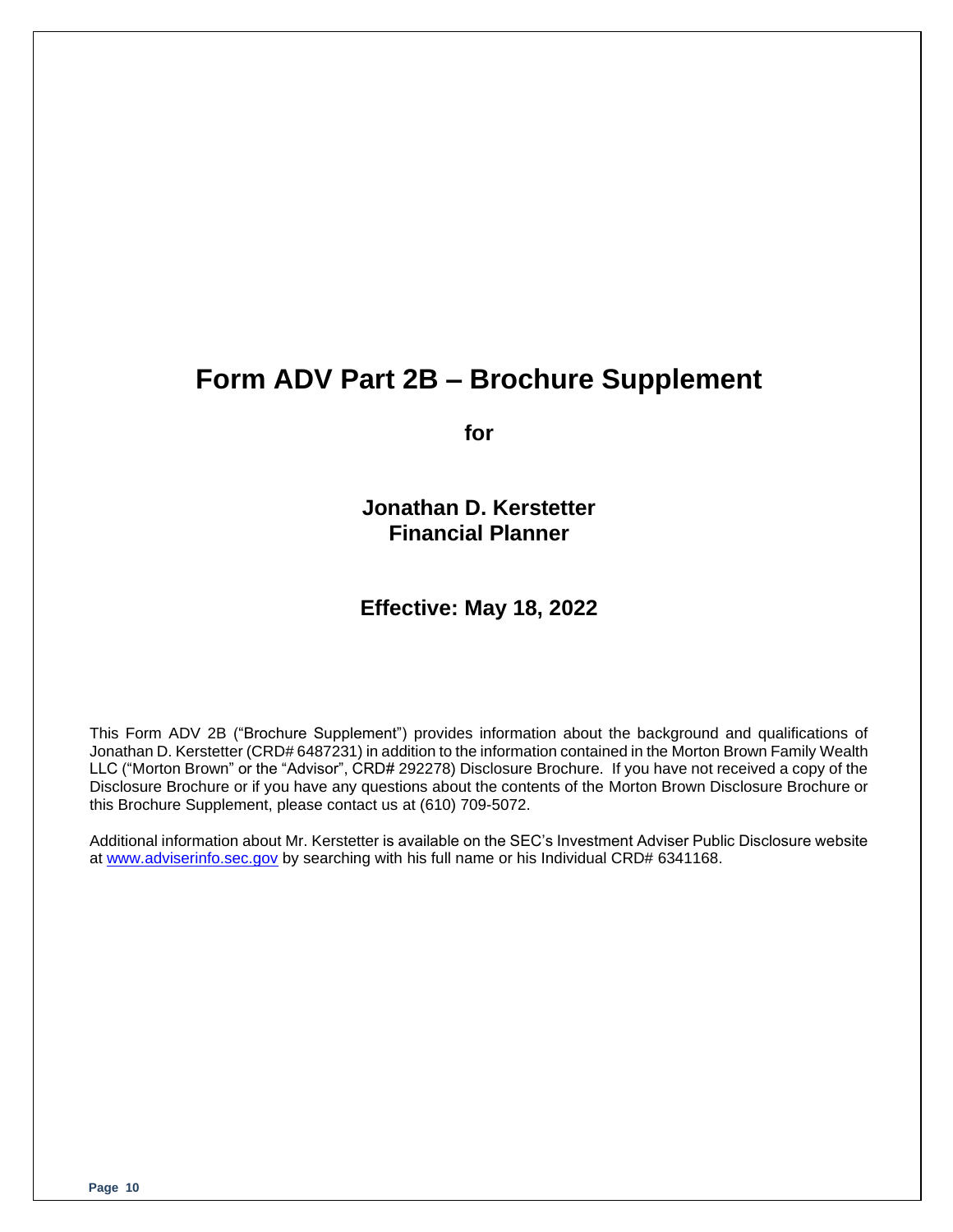#### **Item 2 – Educational Background and Business Experience**

Jonathan D. Kerstetter, born in 1983, is dedicated to advising Clients of Morton Brown as a Financial Planner. Mr. Kerstetter earned a Bachelor of Science in Business Adminstration from Muhlenberg College in 2011. Additional information regarding Mr. Kerstetter's employment history is included below.

#### **Recent Employment History:**

| Financial Planner, Morton Brown Family Wealth LLC                  | 05/2022 to Present |
|--------------------------------------------------------------------|--------------------|
| Wealth Management Planning Analyst, Great Scott Financial Services | 10/2019 to 04/2022 |
| Registered Staff Member, Commonwealth Financial Network            | 10/2019 to 04/2022 |
| Registered Representative, Cetera Advisor Networks LLC             | 04/2017 to 10/2019 |

#### CERTIFIED FINANCIAL PLANNER™ ("CFP®")

Professionals at our Firm are certified for financial planning services in the United States by Certified Financial Planner Board of Standards, Inc. ("CFP Board"). Therefore, they may refer to themselves as a CERTIFIED FINANCIAL PLANNER™ professional or a CFP® professional, and I may use these and CFP Board's other certification marks (the "CFP Board Certification Marks"). The CFP® certification is voluntary. No federal or state law or regulation requires financial planners to hold the CFP® certification. You may find more information about the CFP® certification at [www.cfp.net.](https://protect-us.mimecast.com/s/1HBOCqxoRqf1V6k3tXIH3k?domain=nam04.safelinks.protection.outlook.com)

CFP® professionals have met CFP Board's high standards for education, examination, experience, and ethics. To become a CFP® professional, an individual must fulfill the following requirements:

- **Education** Earn a bachelor's degree or higher from an accredited college or university and complete CFP Board-approved coursework at a college or university through a CFP Board Registered Program. The coursework covers the financial planning subject areas CFP Board has determined are necessary for the competent and professional delivery of financial planning services, as well as a comprehensive financial plan development capstone course. A candidate may satisfy some of the coursework requirement through other qualifying credentials.
- **Examination** Pass the comprehensive CFP<sup>®</sup> Certification Examination. The examination is designed to assess an individual's ability to integrate and apply a broad base of financial planning knowledge in the context of real-life financial planning situations.
- **Experience**  Complete 6,000 hours of professional experience related to the personal financial planning process, or 4,000 hours of apprenticeship experience that meets additional requirements.
- **Ethics** Satisfy the Fitness Standards for Candidates for CFP® Certification and Former CFP® Professionals Seeking Reinstatement and agree to be bound by CFP Board's Code of Ethics and Standards of Conduct ("Code and Standards"), which sets forth the ethical and practice standards for  $CFP<sup>®</sup>$  professionals.

Individuals who become certified must complete the following ongoing education and ethics requirements to remain certified and maintain the right to continue to use the CFP Board Certification Marks:

- **Ethics** Commit to complying with CFP Board's Code and Standards. This includes a commitment to CFP Board, as part of the certification, to act as a fiduciary, and therefore, act in the best interests of the client, at all times when providing financial advice and financial planning. CFP Board may sanction a CFP<sup>®</sup> professional who does not abide by this commitment, but CFP Board does not guarantee a CFP<sup>®</sup> professional's services. A client who seeks a similar commitment should obtain a written engagement that includes a fiduciary obligation to the client.
- **Continuing Education** Complete 30 hours of continuing education every two years to maintain competence, demonstrate specified levels of knowledge, skills, and abilities, and keep up with developments in financial planning. Two of the hours must address the Code and Standards.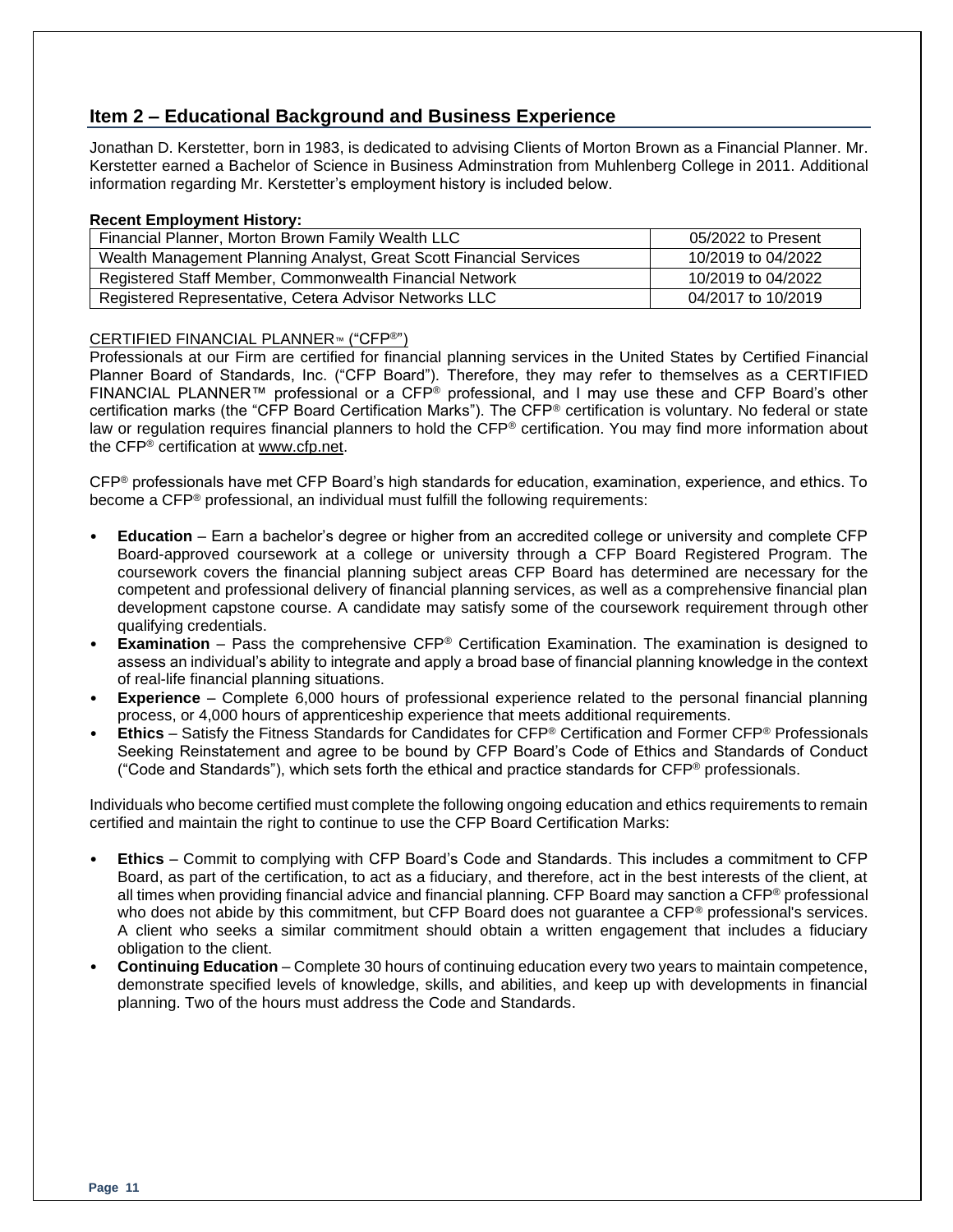#### ACCREDITED ASSET MANAGEMENT SPECIALIST (AAMS®)

The AAMS® is awarded by the College for Financial Planning**®** to investment professionals who complete its 12 module AAMS® Professional Education Program, pass an examination, commit to a code of ethics and agree to pursue continuing education. Continued use of the AAMS® designation is subject to ongoing renewal requirements. Every two (2) years the designee must renew their right to continue using the AAMS® designation by completing 16 hours of continuing education and reaffirming to abide by the Standards of Professional Conduct.

#### **Item 3 – Disciplinary Information**

*There are no legal, civil or disciplinary events to disclose regarding Mr. Kerstetter.* Mr. Kerstetter has never been involved in any regulatory, civil or criminal action. There have been no client complaints, lawsuits, arbitration claims or administrative proceedings against Mr. Kerstetter. Securities laws require an advisor to disclose any instances where the advisor or its advisory persons have been found liable in a legal, regulatory, civil or arbitration matter that alleges violation of securities and other statutes; fraud; false statements or omissions; theft, embezzlement or wrongful taking of property; bribery, forgery, counterfeiting, or extortion; and/or dishonest, unfair or unethical practices. *As previously noted, there are no legal, civil or disciplinary events to disclose regarding Mr. Kerstetter.* However, we do encourage you to independently view the background of Mr. Kerstetter on the Investment Adviser Public Disclosure website at [www.adviserinfo.sec.gov](http://www.adviserinfo.sec.gov/) by searching with his full name or his Individual CRD# 6487231.

#### **Item 4 – Other Business Activities**

#### Insurance Agency Affiliations

Mr. Kerstetter is also a licensed insurance professional. As an insurance professional, Mr. Kerstetter may receive customary commissions and other related revenues from the various insurance companies whose products are sold. Mr. Kerstetter is not required to offer the products of any particular insurance company. Commissions generated by insurance sales do not offset regular advisory fees. This causes a conflict of interest when recommending certain products of the insurance companies. Clients are under no obligation to implement any recommendations made by Mr. Kerstetter or the Advisor.

#### **Item 5 – Additional Compensation**

Mr. Kerstetter has additional business activities that are detailed in Item 4 above.

#### **Item 6 – Supervision**

Mr. Kerstetter serves as a Financial Advisor of Morton Brown and is supervised by Kathryn Brown, the Chief Compliance Officer. Ms. Brown can be reached at (610) 709-5072.

Morton Brown has implemented a Code of Ethics and internal compliance that guide each Supervised Person in meeting their fiduciary obligations to Clients of Morton Brown. Further, Morton Brown is subject to regulatory oversight by various agencies. These agencies require registration by Morton Brown and its Supervised Persons. As a registered entity, Morton Brown is subject to examinations by regulators, which may be announced or unannounced. Morton Brown is required to periodically update the information provided to these agencies and to provide various reports regarding the business activities and assets of the Advisor.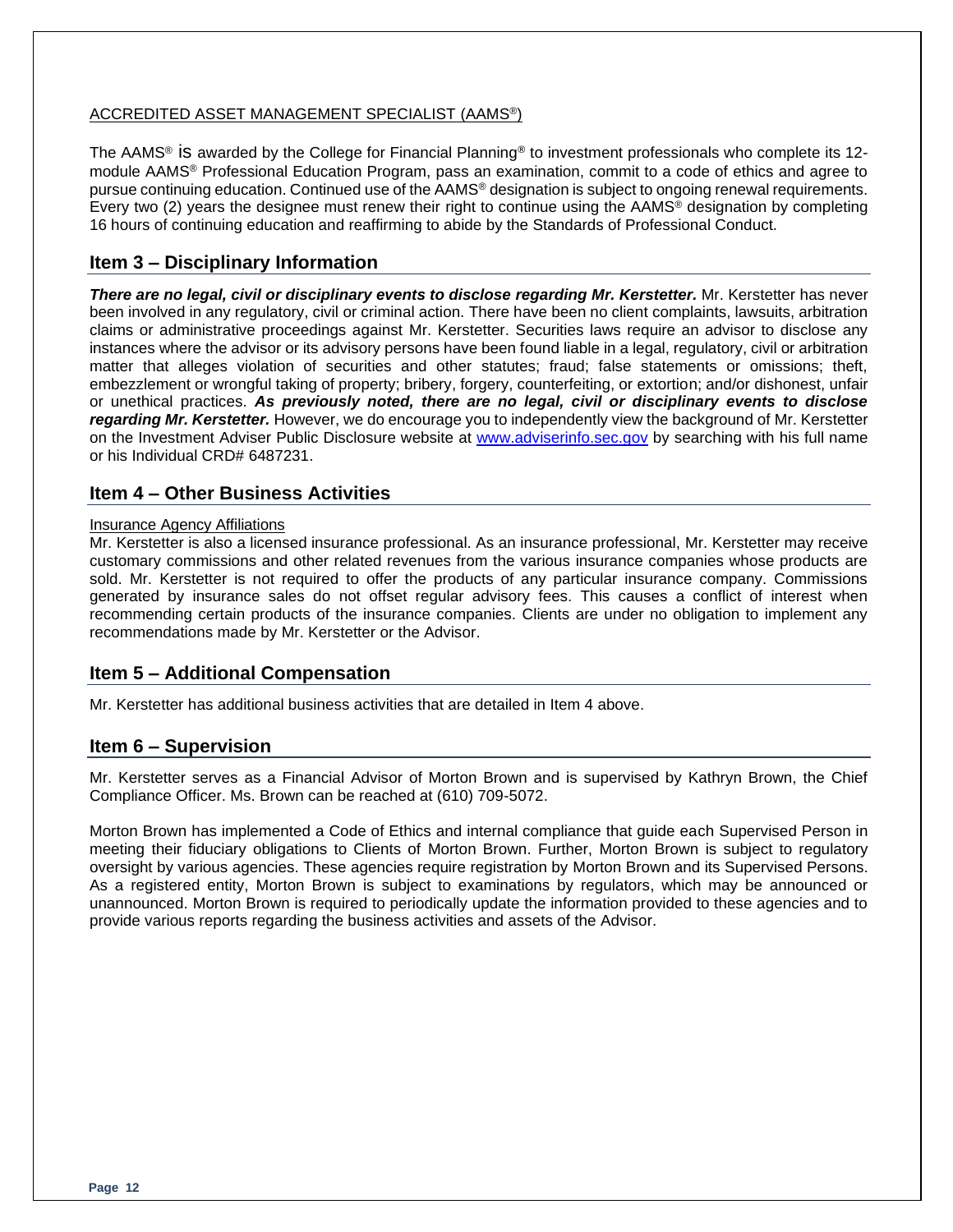#### **Privacy Policy**

Effective Date: May 18, 2022

#### **Our Commitment to You**

Morton Brown Family Wealth LLC ("Morton Brown" or the "Advisor") is committed to safeguarding the use of personal information of our Clients (also referred to as "you" and "your") that we obtain as your Investment Advisor, as described here in our Privacy Policy ("Policy").

Our relationship with you is our most important asset. We understand that you have entrusted us with your private information, and we do everything that we can to maintain that trust. Morton Brown (also referred to as "we", "our" and "us") protects the security and confidentiality of the personal information we have and implements controls to ensure that such information is used for proper business purposes in connection with the management or servicing of our relationship with you.

Morton Brown does not sell your non-public personal information to anyone. Nor do we provide such information to others except for discrete and reasonable business purposes in connection with the servicing and management of our relationship with you, as discussed below.

Details of our approach to privacy and how your personal non-public information is collected and used are set forth in this Policy.

#### **Why you need to know?**

Registered Investment Advisors ("RIAs") must share some of your personal information in the course of servicing your account. Federal and State laws give you the right to limit some of this sharing and require RIAs to disclose how we collect, share, and protect your personal information.

#### **What information do we collect from you?**

| Social security or taxpayer identification number  | Assets and liabilities          |
|----------------------------------------------------|---------------------------------|
| Name, address and phone number(s)                  | Income and expenses             |
| E-mail address(es)                                 | Investment activity             |
| Account information (including other institutions) | Investment experience and goals |

#### **What Information do we collect from other sources?**

| Custody, brokerage and advisory agreements    | Account applications and forms                         |
|-----------------------------------------------|--------------------------------------------------------|
| Other advisory agreements and legal documents | Investment questionnaires and suitability<br>documents |
| Transactional information with us or others   | Other information needed to service account            |

#### **How do we protect your information?**

To safeguard your personal information from unauthorized access and use we maintain physical, procedural and electronic security measures. These include such safeguards as secure passwords, encrypted file storage and a secure office environment. Our technology vendors provide security and access control over personal information and have policies over the transmission of data. Our associates are trained on their responsibilities to protect Client's personal information.

We require third parties that assist in providing our services to you to protect the personal information they receive from us.